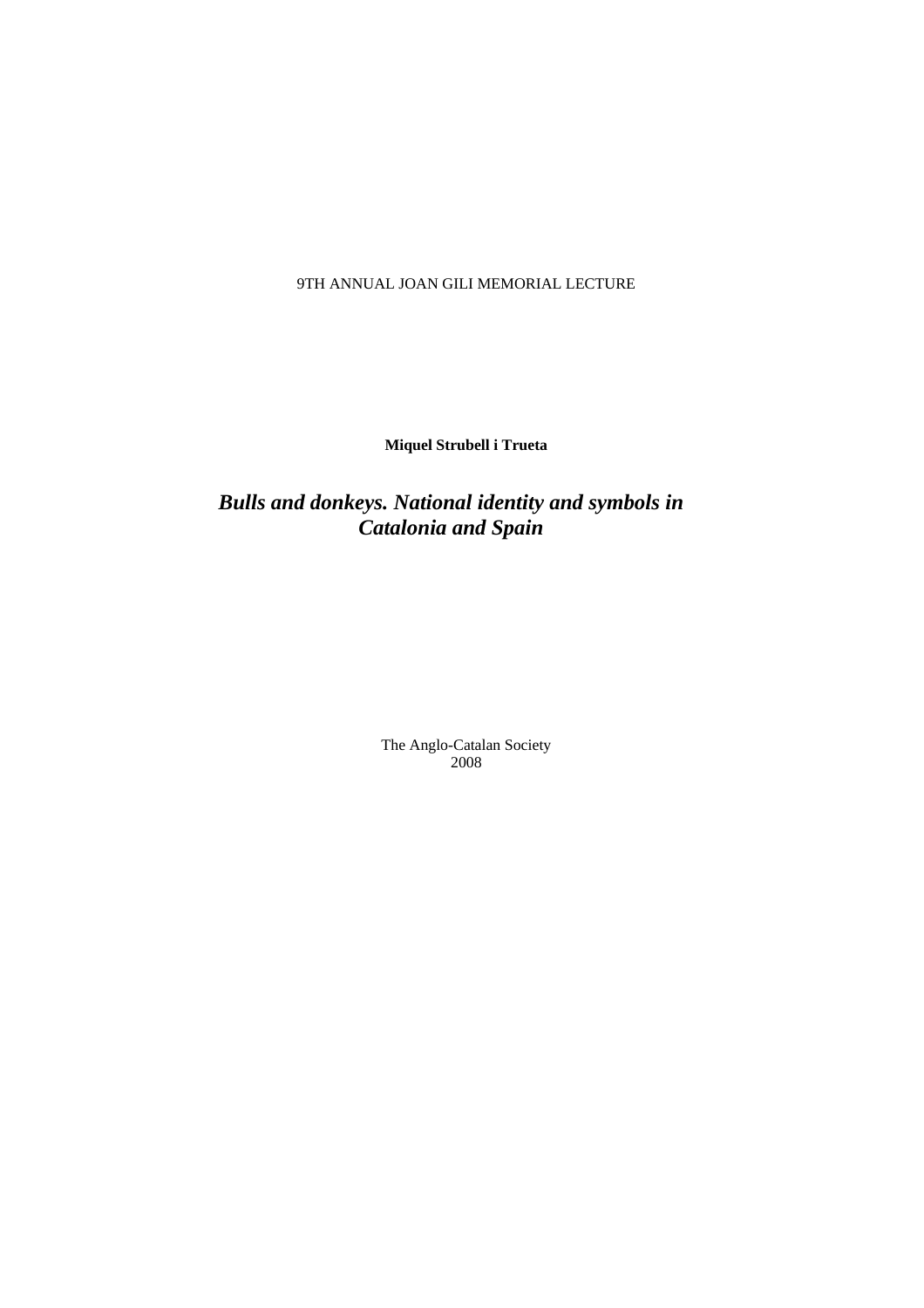## 9TH ANNUAL JOAN GILI MEMORIAL LECTURE

**Miquel Strubell i Trueta** 

# *Bulls and donkeys. National identity and symbols in Catalonia and Spain*

The Anglo-Catalan Society 2008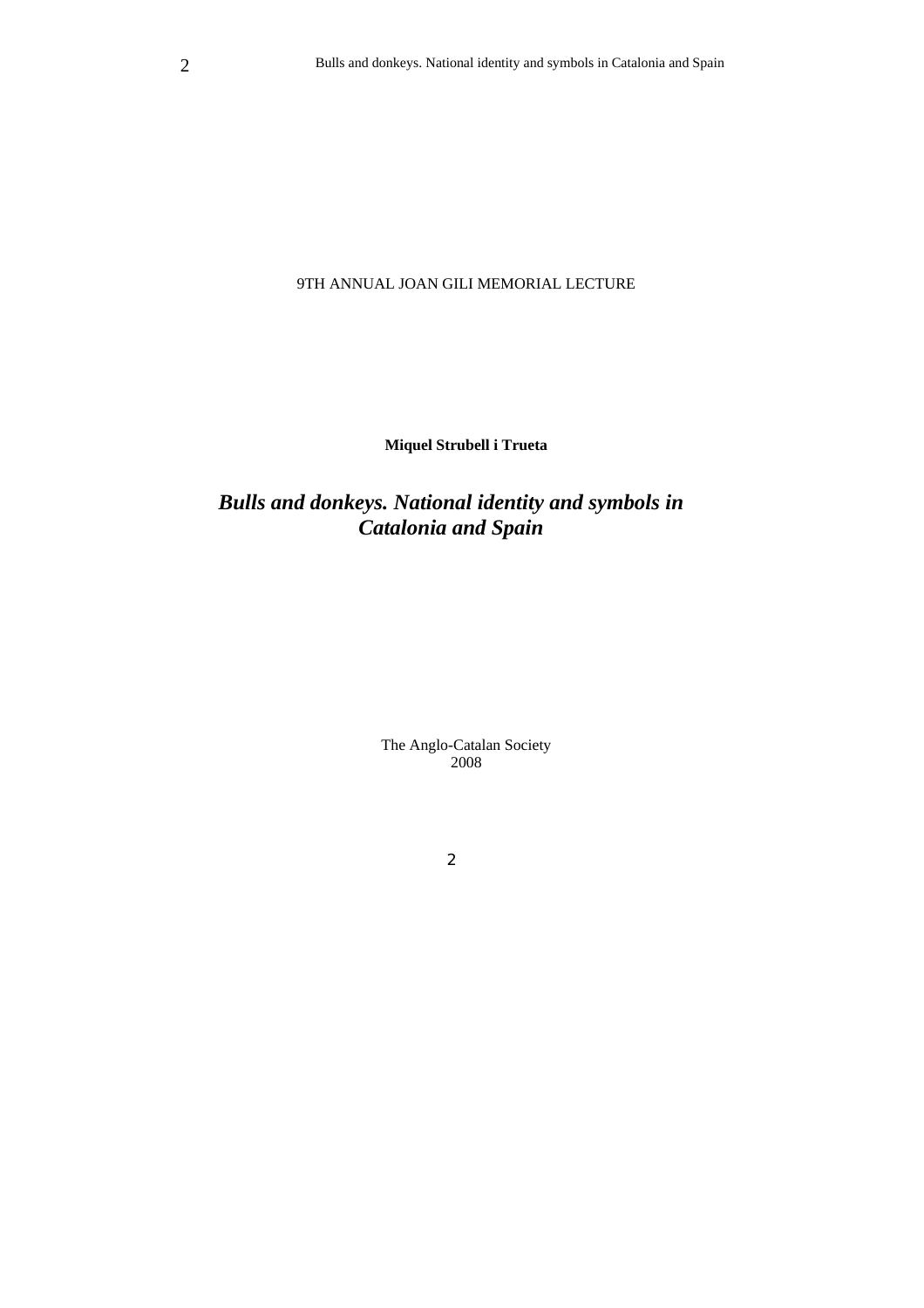# **Bulls and donkeys. National identity and symbols in Catalonia and**  Spain<sup>1</sup>

In this paper, after an initial discussion about what identity means and how to measure it, I intend to review some studies and events in Spain in which identity issues arise. The conclusion will be reached that identities in Spain, in regard to people's relationship with Spain itself and with Catalonia, are by no means shared, and the level of both stereotyping and prejudice, on the one hand, and of collective insecurity (even "self-hatred") on the other, are, I claim, higher than in consolidated nation-states of western Europe, with the partial exceptions of the United Kingdom and Belgium.

Let me from the outset say how honoured I am, in having been invited to deliver this paper, to follow in the footsteps of such outstanding Catalan academics as Mercè Ibarz, Antoni Segura, Joan F. Mira, Marta Pessarrodona, Miquel Berga … and those before them. The idea of dedicating what up till then had been the Fundació Congrés de Cultura lectures to the memory of Joan Gili (Barcelona 1907 - Oxford 1998) was an inspiration. Unlike some earlier Memorial lecturers, however, I was fortunate enough to have a special personal relationship with him and, of course, with his wife Elizabeth. When, a couple of years after moving out to Spain (first to Barcelona, and then to Madrid) with my parents as a child, they decided to send me to boarding school, one of the advantages (they reasoned) of sending me to a school in Oxford, apart from being only three miles from my grandparents' home on Headington hill, was that the Dragon School was just 50 yards from the Gilis' home in the Fyfield road, where they were to lived until 1969. I must say that just to know they were close by was indeed a soothing feeling for a ten-year-old sleeping in a dormitory far from home. I still remember eating rather astringent crab apples from the tree (nearly) at the bottom of their garden, and the sweetly scented oranges riddled with cloves that Elizabeth used to make (and perhaps still does!), and the mountains, the piles, the rows of books of all shapes, sizes, ages and values that seemed clutter every nook and cranny of their house. I remember an amazing coincidence: stopping their car one summer as I was strolling along a country road between Castellterçol and Sant Feliu de Codines: on that occasion the whole Gili family motored down from England to their holiday home near Tarragona, along that very road. But above all, I shall always recall feeling like a nestling, snugly welcomed every time I visited the Gili's home in the Fyfield Road. This, then, is the other reason that I am happy to speak to you today.

Not long ago<sup>2</sup> I delivered a paper in Göteborg (Sweden) at a conference on cultural identities and national borders. The title was: "Language and identity in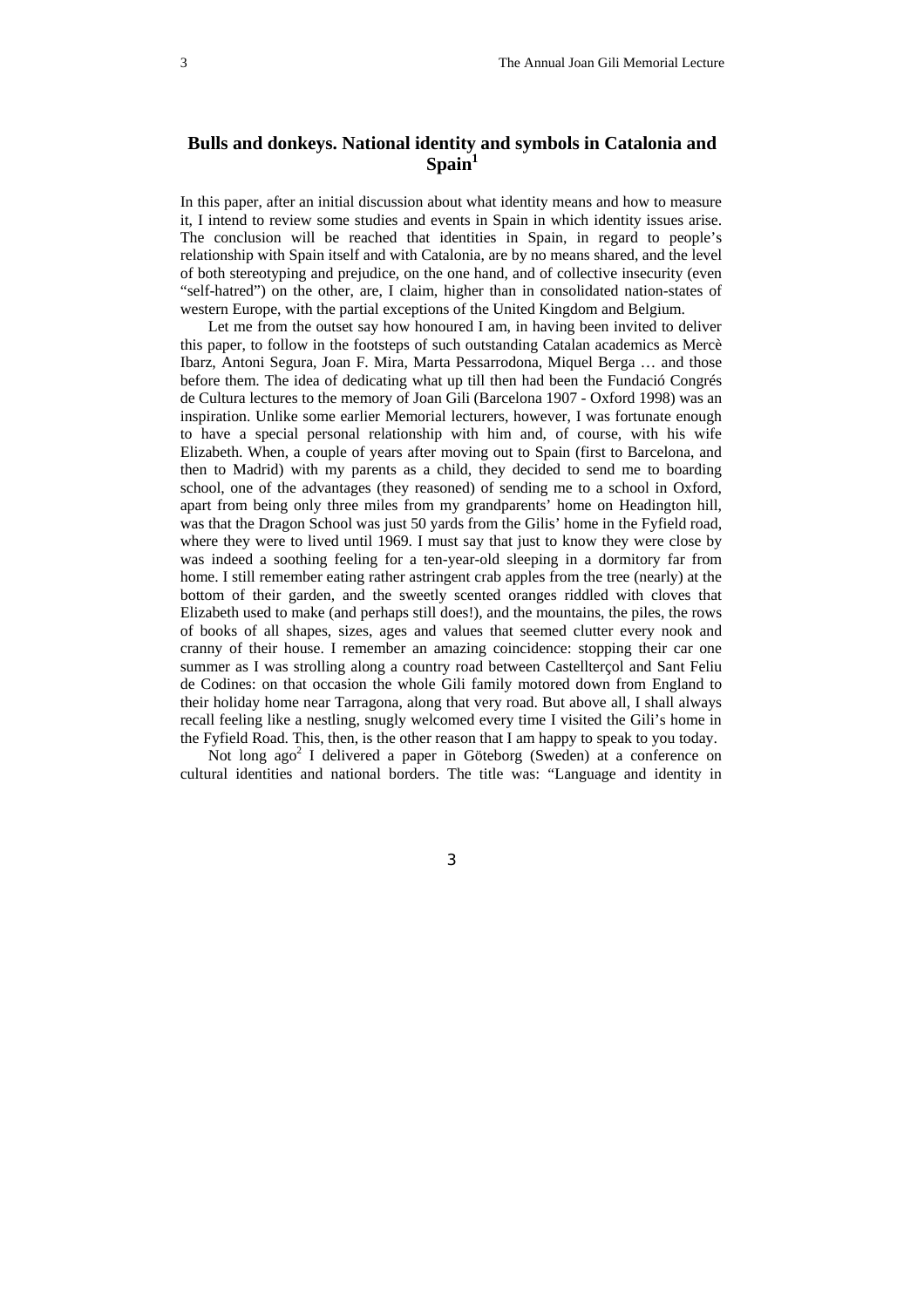modern Spain: square pegs in round holes?". As the conference delegates seemed surprised, and amused, at much of what I explained and described, I thought I might prepare something for you today on broadly the same subject. However, given the level of complicity, and your familiarity with the general situation in Catalonia and Spain, I intend to develop some aspects of this (to me fascinating) topic further than I did in Sweden.

The word identity is a minefield in itself, because it is used by specialists of different disciplines (several of which don't really talk to each other – and I myself wouldn't claim to be above that kind of disciplinary autism) as well as laymen. Moreover, different words are sometimes used to refer to the same concept. Thus what is widely termed "cultural identity" in Europe tends to be called "ethnicity" in North America. So, to put it in a nutshell, one needs to be careful when broaching the topic.

Let me find a pragmatic way out, in order to set the scene and move forward. When in the title of my paper I talk about "national identity" in Catalonia and Spain, I shall adopt the empirical approach that I learned when I read Psychology and Physiology at Oxford. On the one hand, Psychology was taught as an experimental discipline. The idea was that one had to be able to observe and measure behaviour, both human and animal, as well as control variables. So: "Freud? Jung? Never heard of them!". Pathologies had to be explained at the simplest possible level: we are animals, after all, so if our behaviour (instincts, emotions, learning processes, memory, whatever) is similar to that of a lower form of life, there is no need to explain it in terms that only apply to a human. On the other hand, I spent much of my time in the physiology laboratory, dissecting animals or peering into a microscope. Observation then, rather than speculation, will be my approach.

So I shall look at aspects of identity that are behaviours that have been measured and observed. Having said this, much of what I shall say has as its source the results of surveys. This means the behaviour I shall talk about is in many cases self-reported, not actually observed or strictly objective (if strict objectivity exists at all…). Did the interviewee really vote the way he or she said? Does the interviewee really use Catalan as much as he or she says, in a given situation? Nevertheless, it is important to realise that giving an answer is in itself a behaviour, and as such it is valuable, even though it may not be totally (or always) valid. Moreover, in some cases that we shall be looking at, there is a series over time of comparable surveys, and here any trend is probably nearly as interesting as the figures themselves: and virtually certainly closer to true validity than any individual value.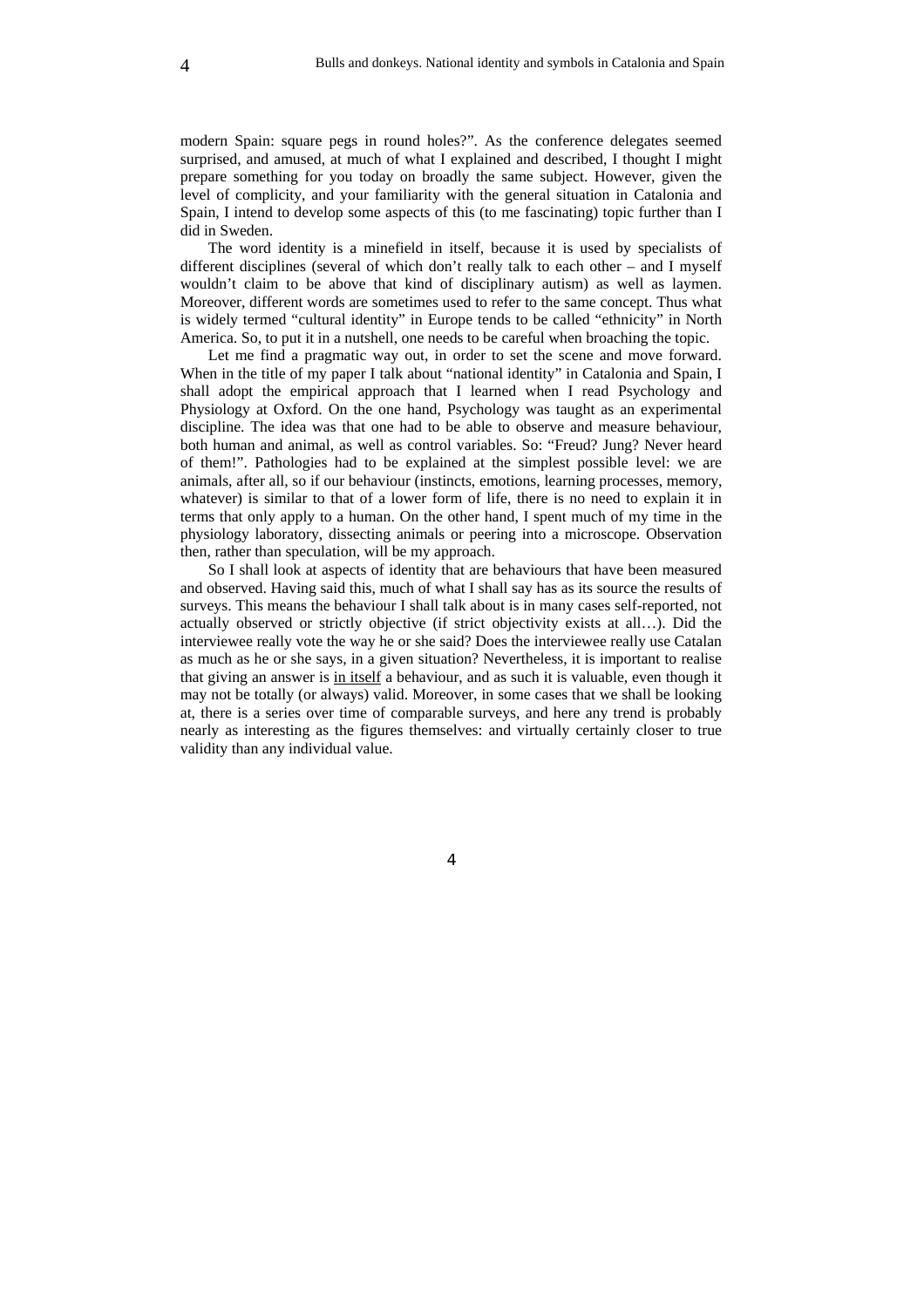In this paper I shall first paint an overall picture, in identity terms, of the relations between Catalonia (or Catalans) and Spain (or Spaniards). Next, in a section on various symbols, we will look in turn at animals (to do justice to the title of this paper), flags, sport, car number plates and Eurovision. Then in a section on self-identity, I shall deal with cultural attributes, voting behaviour (including a consideration of how voting behaviour is correlated with geographical origin and Catalan language proficiency), and stereotypes.

### **Catalonia and Spain**

Non-Spanish researchers and mere observers of the Spanish political scene may be surprised to see the level of acrimony in some aspects of relations between Spaniards and Catalans. Some of these controversial areas involve issues that affect people's everyday lives in Catalonia: the abundance of toll motorways there, compared to the much greater mileage of dual carriageway freeways in nearly all of the rest of Spain (Torrent 2007a 2007b)<sup>3</sup>; the fiscal drain of Catalonia, amounting to a very high percentage of gross domestic product (Pons & Tremosa 2004); the 111 bilateral treaties Spain signed with other countries between 1991 and 2003, forcing their national airlines to use Madrid airport exclusively, and thus forcing Barcelona airport into a marginal position (Portabella 2007); the collapse of essential public services in Catalonia, such as the centralised metropolitan railway service (Calderer 2006, though the brunt of the collapse took place after his article), etc. In this paper we shall look not at such topics, for the author is no specialist in the issues at stake, but rather at various examples of a completely different level, related to issues of identity and symbols. The reader will soon realise, it is hoped, that such issues can give rise to heated debates, and incidents can easily end up in the courts. To illustrate the symbolic level we shall look at animals, flags, sports, and Eurovision song contest; and the results of several research projects on stereotypes, identity and self-identification will, it is hoped, help to provide context for an understanding of the underlying processes.

I haven't found a better way of introducing in a nutshell the relationship between language and identity in the Spanish context than has Charlotte Hoffmann:

"[C]oncepts of language and identity – territorial, linguistic and cultural – and their attendant issues play a considerable role in public discourse and that they are given conflicting interpretations. At one end of the spectrum are those people (for instance linguists like Gregorio Salvador, 1987) who view language primarily as a tool which becomes all the more powerful as the number of speakers who use it increases. At the other end are those for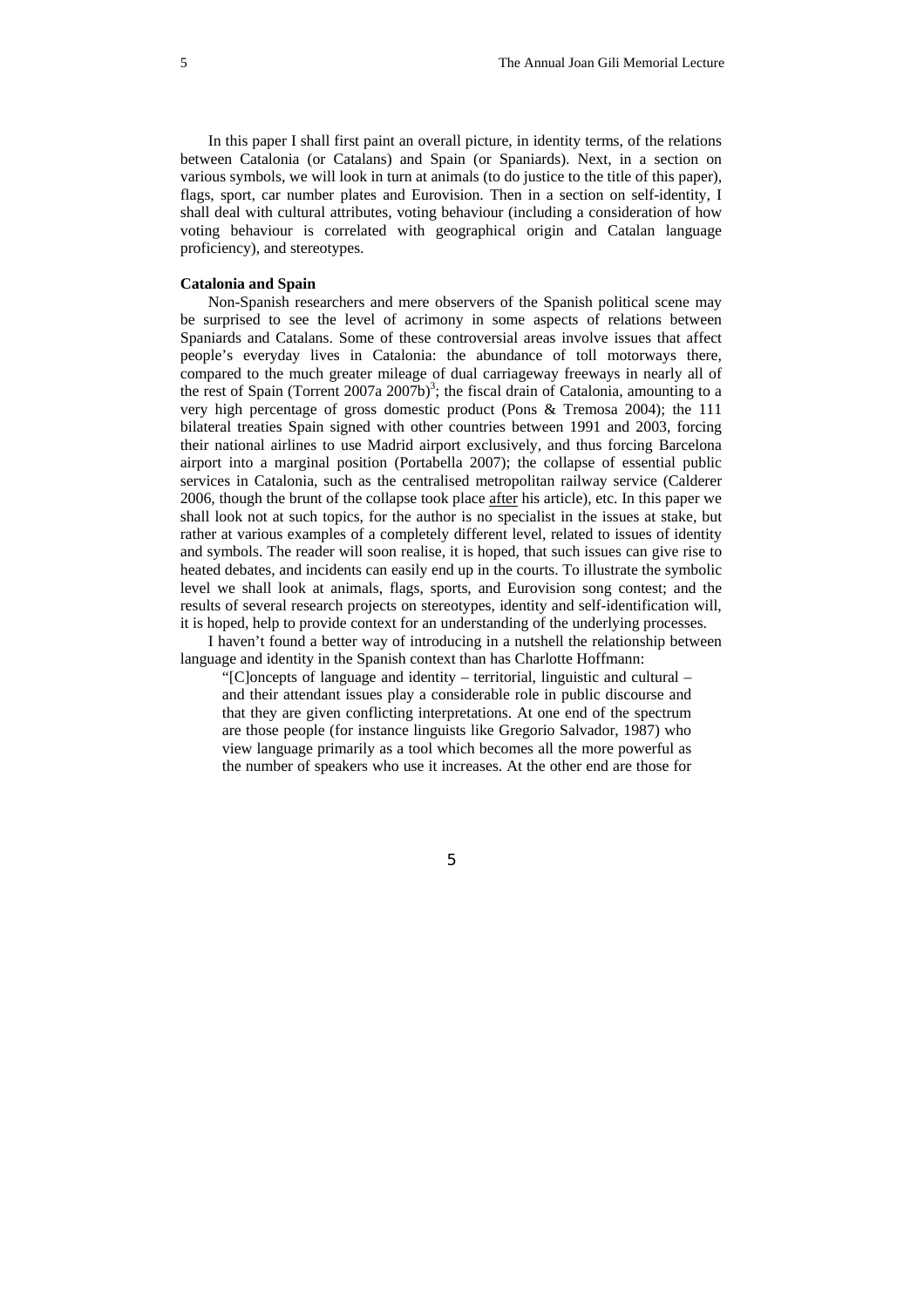whom language is, above all, a powerful symbol of identity. Of course, both views are valid and can be said to apply simultaneously, but to differing degrees depending on the particular circumstances of a language. The conflict arises when languages are in competition with each other within the same territory and the inhabitants of the relevant region do not agree on a common hierarchy of status. [...]

What is at the heart of the language issue is that Castilian has the whole Spanish state behind it. This will always ensure its survival. In the case of Catalonia it is uncertain whether the Estado de las Autonomías model, which allows the region to pursue its own cultural and linguistic policies, is sufficient for this purpose" (Hoffmann 2000: 439)

It is not simply a matter of model. Deeper down there is the whole issue of domination and subordination. Fernàndez (2005) draws on Bourdieu's concept of symbolic domination: "Those who occupy a dominant position impose as legitimate their categories of perception and classification, of vision and division of social reality, and maintain them through the use of symbolic violence" (Fernàndez: 221). This leads to invisibility, "the ultimate form of symbolic violence, as it denies the existence of those who find themselves invisible". In situations of subordination, the role of symbols may, at least in part, play some kind of sublimation, or of vicarious identity assertion. This would account for some of the acrimony.

It may also be behind gestures like the decision by Aznar to put an end,



overnight<sup>4</sup>, to a system of motor vehicle registration which, for over a hundred years, allowed the provincial origin of motor cars to be visible on number plates. The system was dropped, and taking advantage of a design proposed by the European Commission, the "E" for Spain became obligatory inside the number plate (and unlike the more pragmatic and tolerant approach of UK authorities towards the Scots and the Welsh, Catalan car drivers have been fined for covering it with a "CAT" sign). The Spanish Socialist government has not rectified: on the contrary, it has resisted a veritable onslaught in the Spanish Parliament in an attempt to get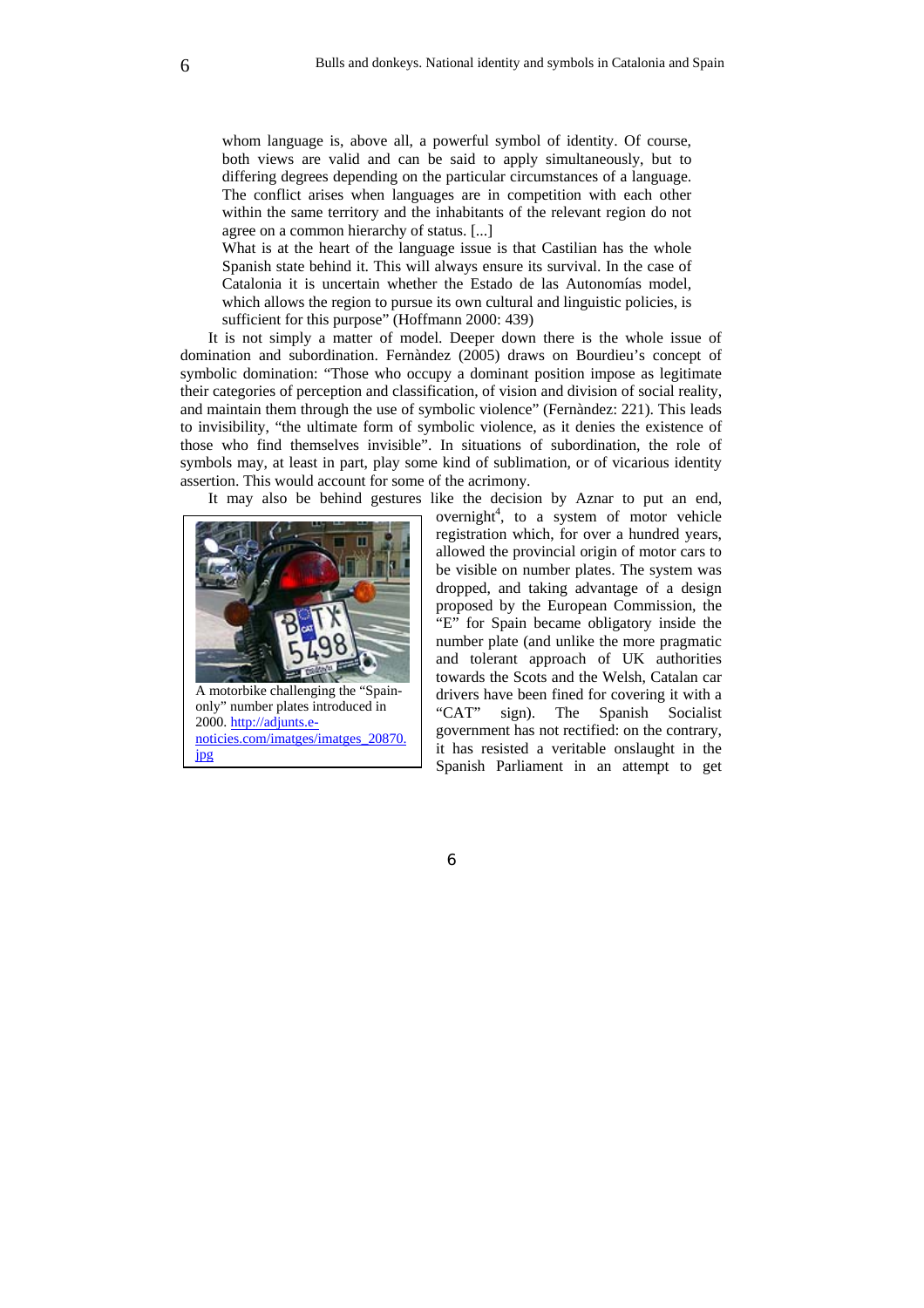regional identification back into the number plates (as happened in Italy, for instance): between 2004 and 2007 there were over a dozen questions and motions in the Senate alone, chiefly at the initiative of Convergència i Unió. Prime Minister Rodríguez Zapatero, the outspoken bandleader for "la España Plural" is recorded in a Catalanmedium digital newspaper as having proclaimed that the change cannot taken place, on account of "problemes tècnics i la dificultat de consens polític per a tirar endavant el procés de reforma de les plaques de matrícula dels vehicles per tal que aparegui el CAT als automòbils matriculats a Catalunya". Moreover, he is reported as having replied that there are "altres impediments com és el que representants del sector de l'automòbil, en general, i dels de la compravenda i lloguer de vehicles, en particular, han manifestat la seva satisfacció amb l'actual sistema de matriculació, així com, l'increment de despeses i tràmits que podria comportar per a Trànsit".5

### **Symbols**

Observant visitors to Spain - and particularly to Catalonia - may be surprised to see cars driving around with stickers on them depicting either a donkey or a bull. The bull has become, over a period of perhaps 30 to 40 years, a symbol of Spanishness. It originated in an advertising campaign by a Jerez-based brandy maker, Osborne, to market its leading product, *Veterano*. An advertising agency, Azor, designed the bull in 1956<sup>6</sup> and in the following years wooden bulls were assembled all over Spain, gradually growing from 4 metres to 7 metres and eventually to



almost 14 metres in height. In 1988 the Highways Act forced Osborne to remove the lettering from the bulls, and the Spanish government fined them 1,000,001 pesetas on February 4th 1994 for failing to comply with article 24.1 of the 1988 Highways  $Act^7$ as regards a 11·5 m x 5·4 m bull placed 365 close to the Gijón-Avilés motorway, in the northern region of Asturias. In the same year (15th November 1994) the Infrastructures and Environmental Committee of the Spanish Congress of Deputies gave its unanimous support to a motion calling on the government and other public authorities to take measures to ensure the survival of the Osborne bull on Spanish roads, in the context of the legislation on the protection of Spain's cultural and artistic heritage.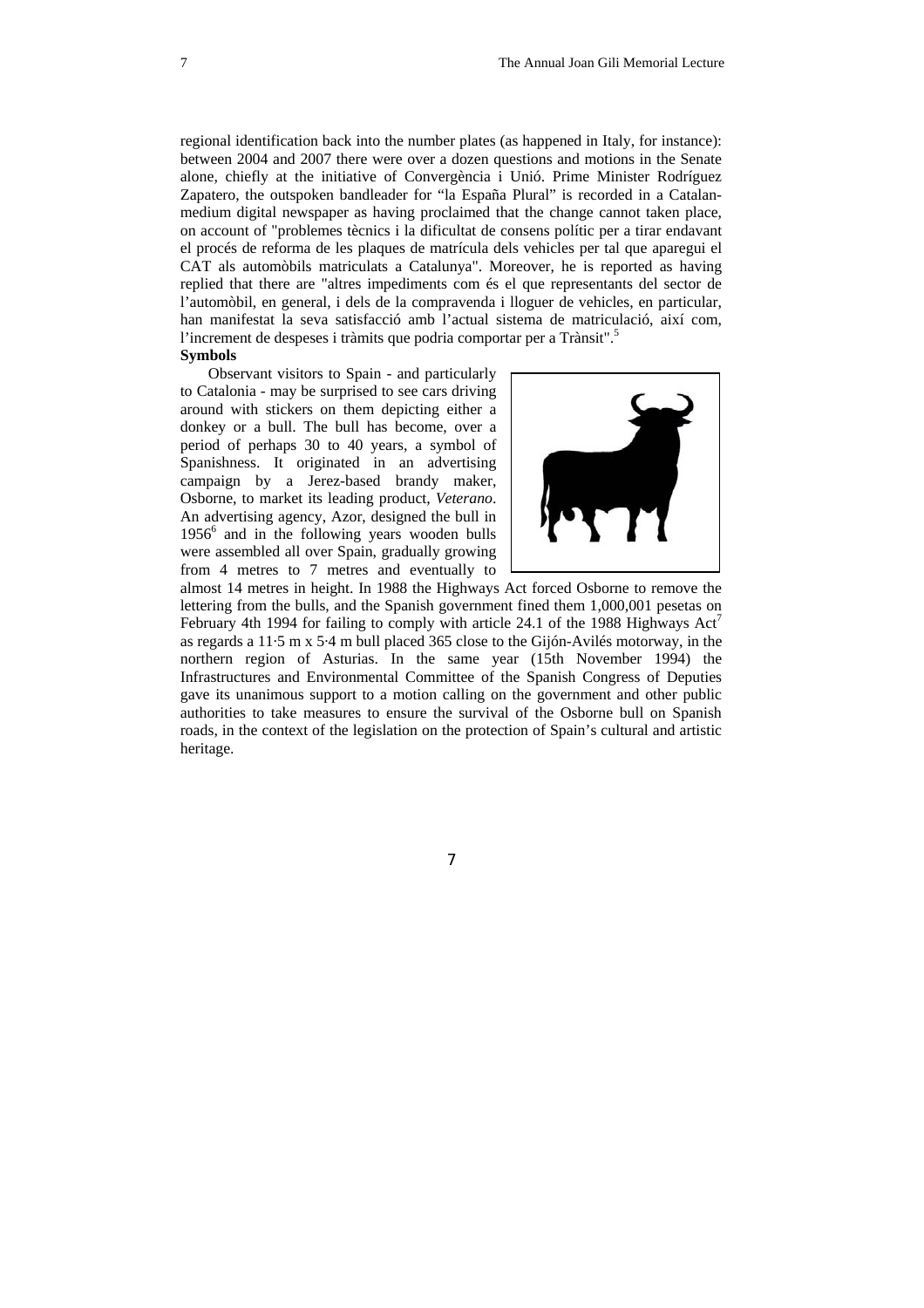Osborne took the case to the Supreme Court, who on December  $30<sup>th</sup> 1997<sup>8</sup>$  turned down the government's objection and fine on account of what it calls the bull's "æsthetic or cultural interest", even though it had to acknowledge that the image falls within the European concept of hidden or subliminal advertising, that is, a verbal or visual exhibition of the brand of a manufacturer of goods or provider of services, with a publicity aim (Directive 97/36/CE). Its reasoning hardly sounds couched in legal terms:

"Even though it may remind some people, indirectly, of the symbol of a commercial firm, the initial visual impact it makes on most people is that of an attractive silhouette, superimposed on the surroundings, which rather than induce consumption, is a pleasure to the eye, reminds one of the 'fiesta', and highlights the beauty of the strong animal".<sup>9</sup>

Following this the bull (of which there are still over 90 in Spain, according to Quílez, 2007) has come to be correlated with a rather aggressive, masculine, primitive Spanish identity, and can be found on cars, shirts, posters, etc. Years earlier, in Catalonia, the wooden bulls had been broken by Catalan nationalists, and it was believed that the last one, strategically placed just by the Bruc tunnel, about 40 km from Barcelona on the main dual carriageway to Madrid, had disappeared once and for all after being destroyed in October 2002 and then broken in half at the end of June  $2003^{10}$ . Each time this bull had been reconstructed or replaced (by the brandy firm Osborne).

The last bull in Majorca was reported to have been pulled down by vandals in July 2004, after a number of previous attacks which had been repaired (Cantallops & Nicolau  $2004$ <sup>11</sup>. There was apparently one remaining one in Catalonia, near the town of l'Aldea, which had been hidden for several decades behind a line of fir trees that had probably been deliberately planted in front of it in order to hide it. At the end of July 2005 it was reported that the trees had been chopped down and the newlydiscovered bull decapitated and defaced.<sup>12</sup> Since then Osborne rebuilt the Bruc bull in July 2007, but within a few days it was pulled down yet again.<sup>13</sup>

What is it about a symbol such as this that can bring anyone (in Catalonia) to wish to destroy it? And how did the Catalan population react to the increasing presence of the bull as a symbol of Spain?

The answer to the first question would be too complex, probably, to fully explain at this juncture, and might indeed require further research. But the second one has a much more straightforward response which I have already mentioned: the Catalan donkey.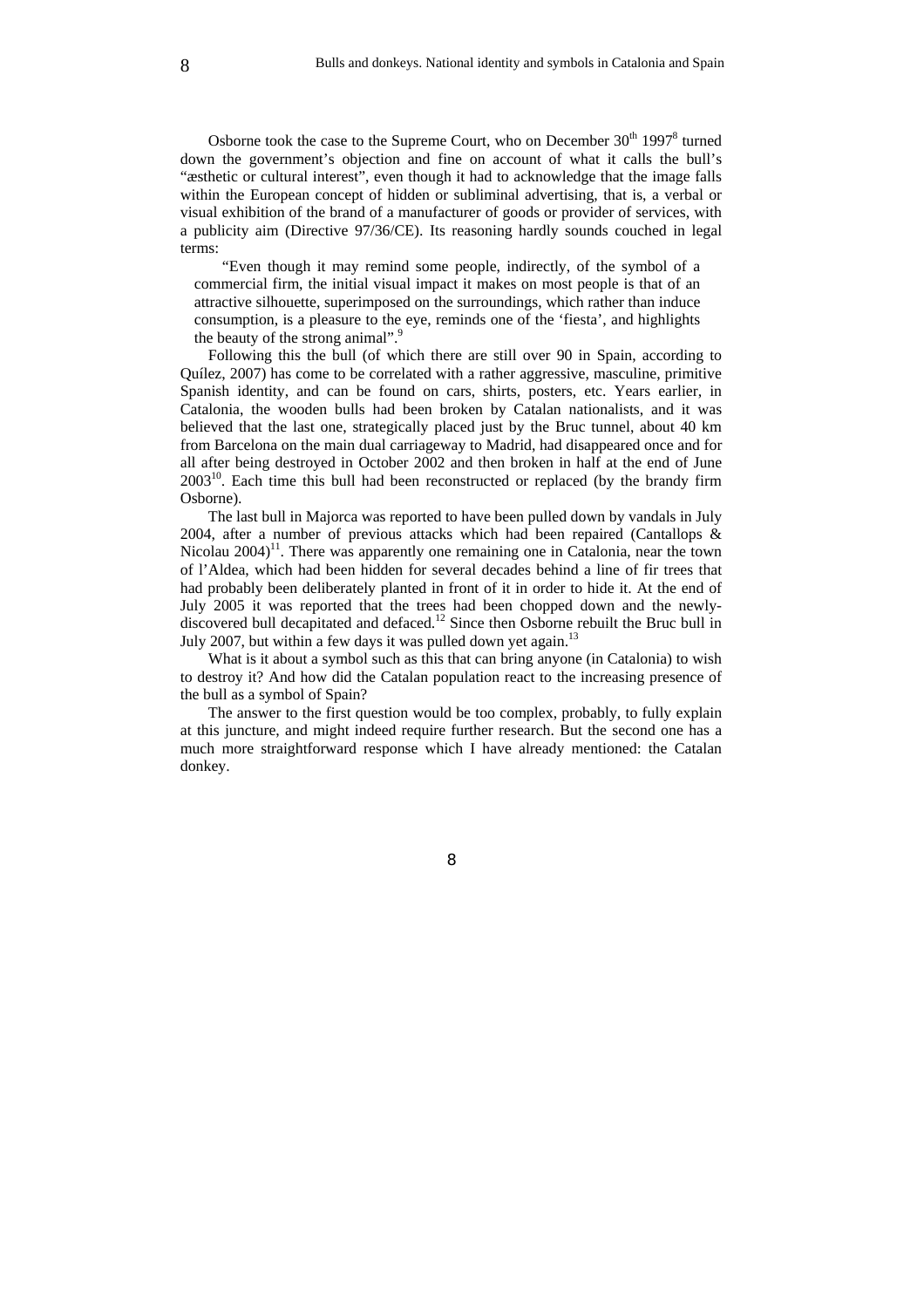Stickers of this peaceful animal can be found on hundreds of thousands of cars in Catalonia, as a light-hearted and satirical reaction to the Spanish bull. Unless I'm



mistaken, it was originally designed by Eloi Alegre as the logo for an Association Afrac (and association for the recovery of the Catalan race of donkeys. In 2004, Jaume Sala and Àlex Ferreiro altered it slightly and started selling it commercially<sup>14</sup>. I doubt they dreamed how successful it was to become. Some people, particularly outside Catalonia, have reacted as if it was a serious campaign (Murillo 2004), rather missing the point in the process.

The Catalans are not the only people in Spain to have deliberately organized a counteroffensive as a reaction to the omnipresent Spanish bull.

The Galicians, whose dairy farms are famous, brought out their Galician cow<sup>15</sup>. On March 6 2002 a Galician football club, Deportivo de Coruña, defeated Real Madrid, in Madrid, and won the Football cup that year (which was their centenary year, moreover). A designer, Antón Lezcano, sold over 200 Galician flags with a cow painted over it, as a reaction to the "ultras", or rightwing Spanish nationalists (to be more accurate, extremist supporters of Real Madrid). Even the Basques joined in, equally light-heartedly, inventing a sheep, *Ardilatxa*, representing their own authochtonous strain.

But there are other symbols associated with identity in Spain. One typical one is the issue of flags. What do young Spaniards think about the Spanish flag, as compared to their "regional" one? This question was put to young respondents in a fairly recent study (Moral & Mateos 1999).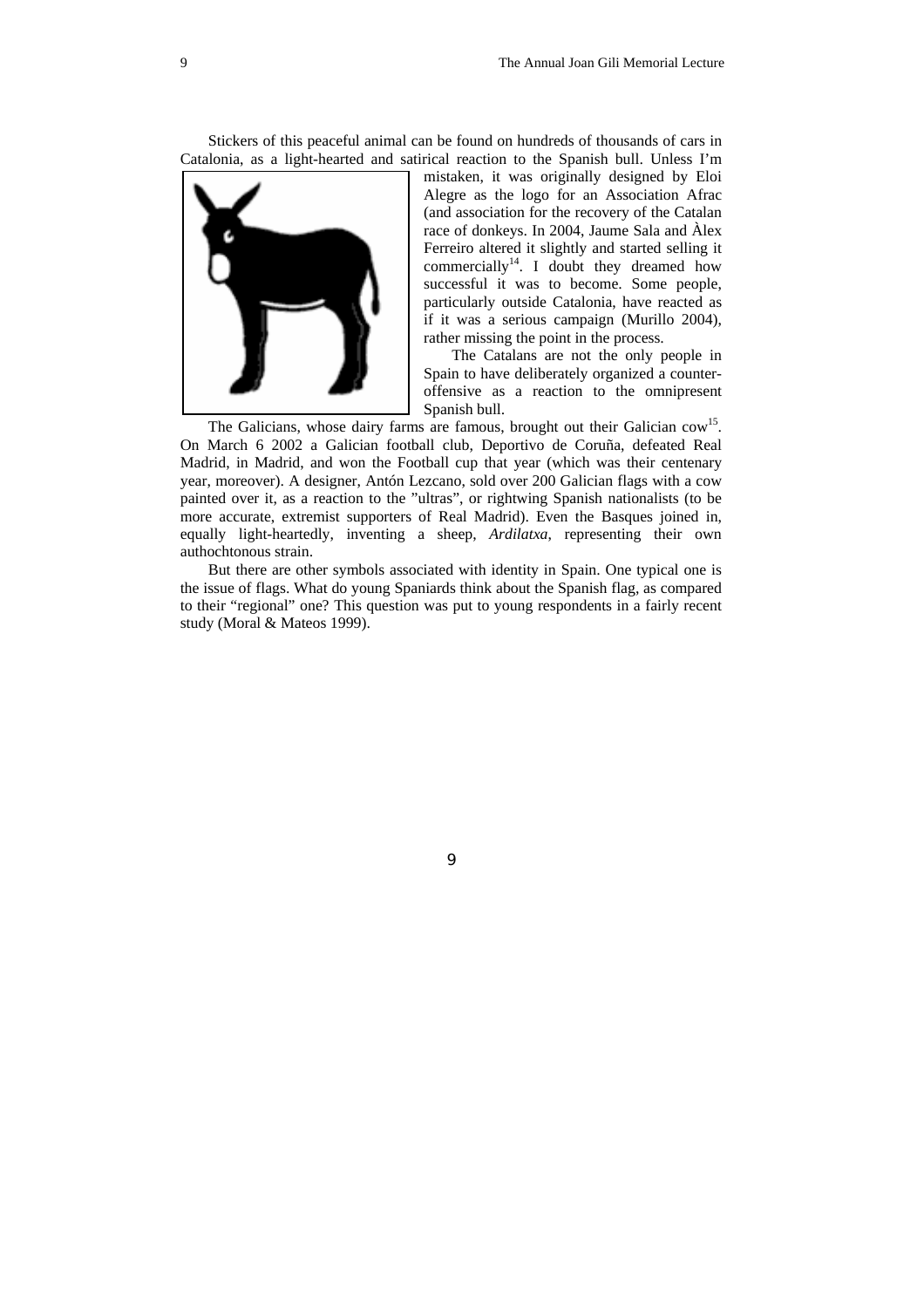

**Graph 1: Flag with which young Spanish respondents identify most (Moral & Mateos 1999).** 

The differences between regions are striking. Whereas 56% of youngsters in Madrid and 54% in the surrounding region to the immediate north (Castilla y León) said they identified most with the Spanish flag, only 6% of Basques, 13% of Galicians and 19% of Catalans said the same. In all three of these regions (and especially in the Basque country) the regional flag was clearly more popular.

In case anyone thinks that no-one really attaches much importance to flags anymore, it is worth pointing out that the largest flag in the world was hoisted in a central Madrid square not five years ago.<sup>16</sup> It has been said that no washing machine is large enough to be able to clean it.

This institutional event is in no way comparable to the long-standing sport of burning flags, a pastime that across the world has tended to pick on the stars and stripes.

The Spanish state gives a special place to its flag. A person can be sent to prison for insulting it ... or burning it. Perhaps begrudgingly, this sentence can also be applied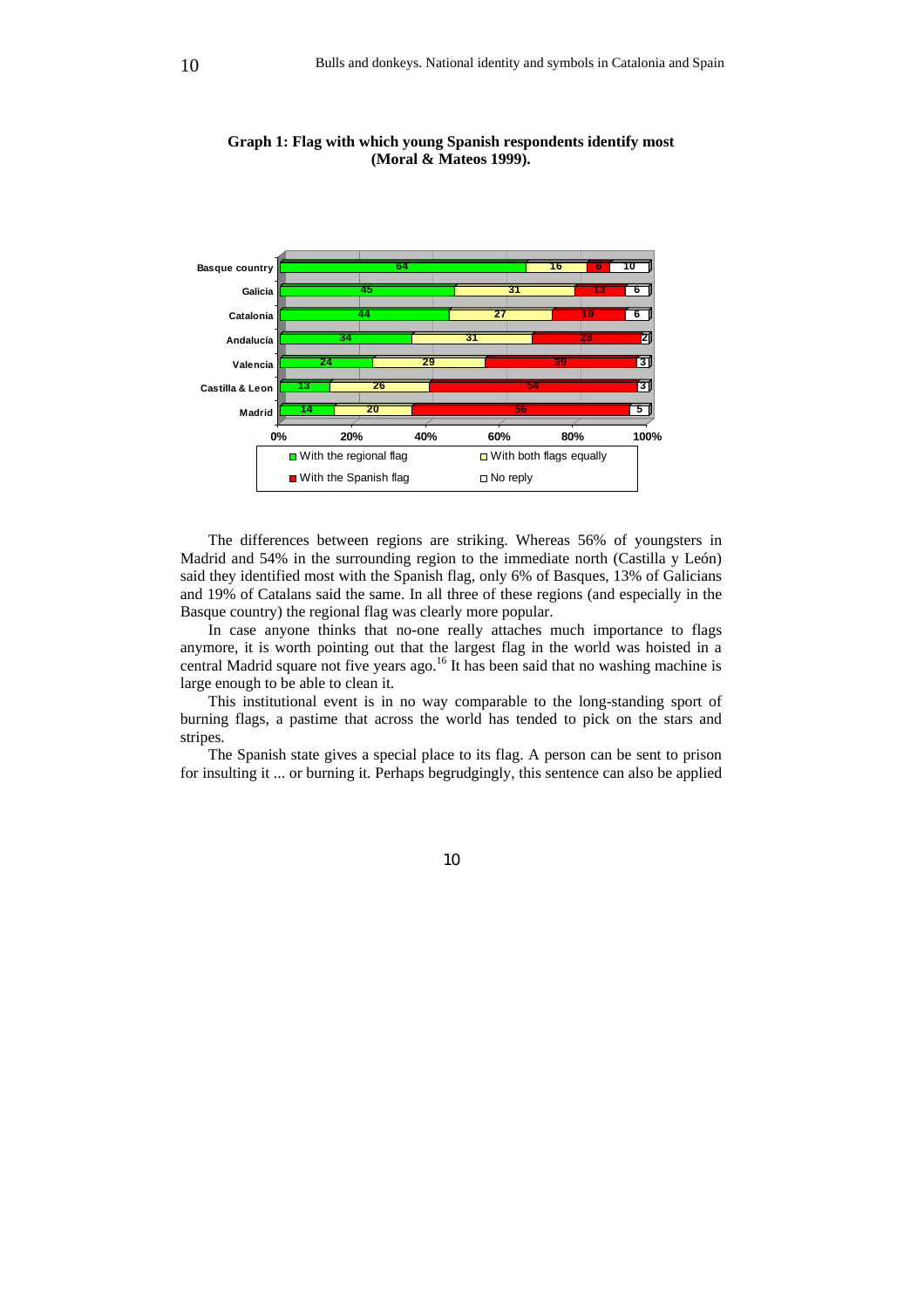if a "regional" flag receives similar attention. Regional and local politicians are also forewarned, should they fail to fly the Spanish flag alongside the regional flag on public buildings they are responsible for (regional ministries, city and town halls, etc.). I might add that hundreds of Catalan local councils fail to obey this aspect of the law. Indeed, an organisation, *Un País*, *Una Bandera*<sup>17</sup>, actively promotes the flying of just one flag on town hall buildings in Catalonia: and it seems to have been very successful.

However, it is also illegal (Article 8) to add to the Spanish flag the symbols or initials of political parties, trades unions, associations or private organisations.<sup>18</sup>

Moreover, the Penal Code lays down severe penalties for insulting the Spanish flag (and those of Autonomous Communities)<sup>19</sup>.

So much for flags. Or not. To link up to the next section, it is worth recalling the outcry in some of the Spanish press when a Catalan motorcyclist (Àlex Crivillé, world champion in 1999) won a Grand Prix on his home circuit, and rode round the course bearing a Catalan flag. I have been unable to find even a single photograph of this on the internet, because I am fairly certain the (Spanish) sponsor did its best to minimise press coverage of this fact, as well as threatening to withdraw its sponsorship should such an "incident" be repeated<sup>20</sup>. So here you have the Spanish flag!

And here is a final example in this section. In 1985 a Catalan team reached the summit of Mount Everest and planted the Catalan flag there, but no Spanish flag. A Spanish nationalist web site, "Libertad digital" (arguably a misnomer) remembered the event 20 years later (Vázquez-Rial 1999), complaining about the absence on that occasion of the Spanish flag, claims to quote Pasqual Maragall, who at the time was Mayor of Barcelona and was later to become President of Catalonia, as having said (in the Barcelona daily *La Vanguardia* on 28/8/2005): "*No había espacio físico ni moral para la bandera española en la cima del Everest. España debería entender que no podemos llevar fácilmente en el corazón la bandera que sustituyó a la nuestra por la fuerza*" 21. (Strong words, strong sentiment. And someone filed them away for fully twenty years before reproducing them in an article. Are flags "just" a symbol?

As can be seen, sport is another powerful means of expressing, and indeed feeling, own's identity.

This issue, as others of course, is not limited to Spain. Thus, after studying the use of sport by governments to help manage identity Houlihan (1997), concludes that while sport possesses a powerful symbolism that can be exploited on occasion to great effect, the malleability of sports symbolism often undermines its capacity to exert a lasting effect on national identity. Nevertheless, what he has to say about cases in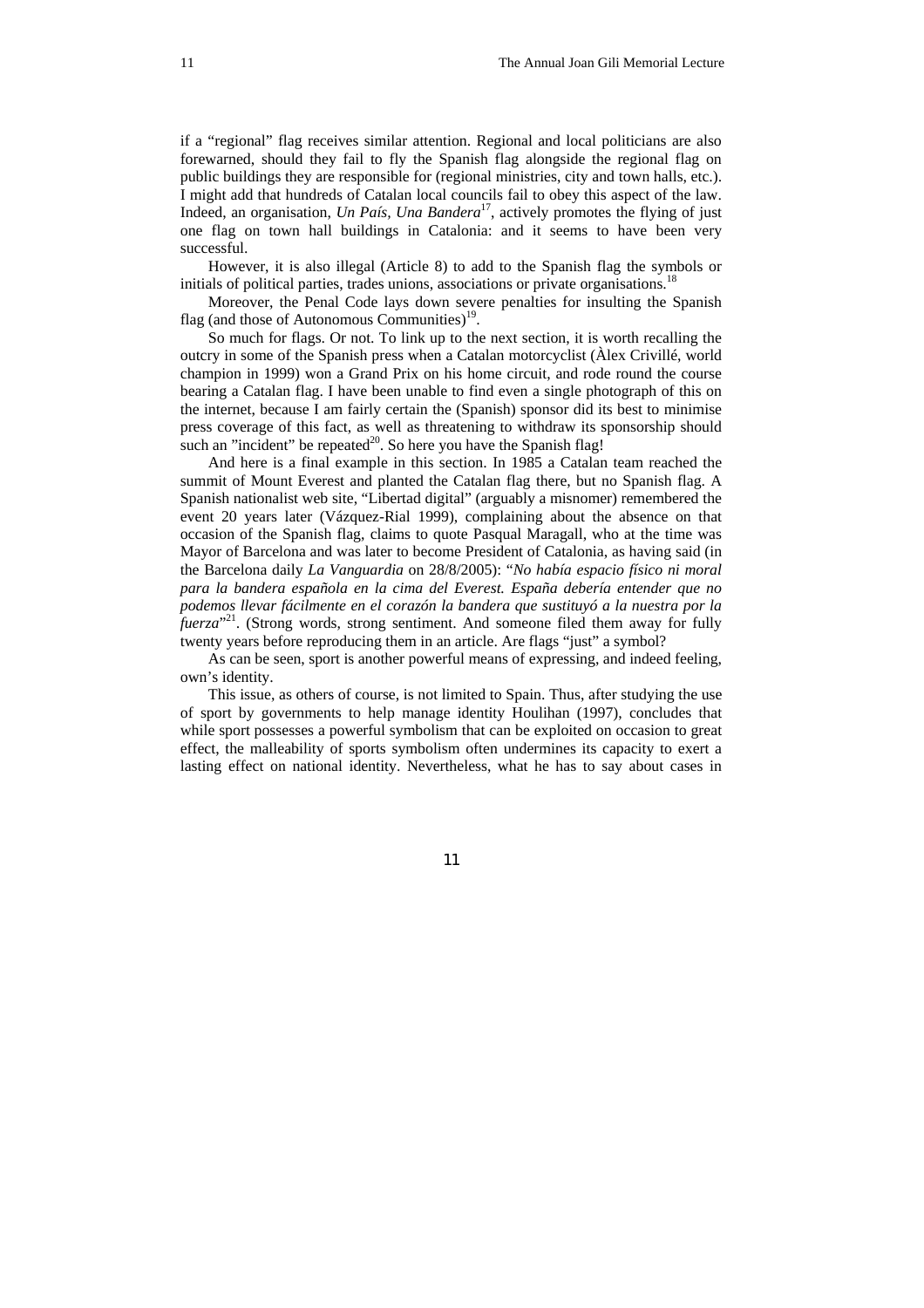which sportsmen finding themselves being able  $-$  or forced  $-$  to play for different national sides, is both interesting and relevant to my paper.

The overlap between British and English identity is clearly evident in sport. While there is only an English soccer team at international level, track and field athletes will compete for England in the commonwealth Games, but for Britain in the Olympics.... In soccer the Irish Republic and Northern Ireland have separate teams, but in hockey and rugby union the teams are drawn from all thirty-two counties (Houlihan 1997: 121)

Spain has almost always sought to prevent the Catalans, in particular, from having their own national teams. Take Rugby Union, for instance. The Catalan Rugby Federation was founded in 1922, just a few years after the sport was exported by northern Catalan clubs (that is, in France) into Spanish Catalonia. In 1934 the International Federation of Amateur Rugby was set up in Paris, the members being France, Italy, Germany, Czechoslovakia, Romania and… Catalonia. The Spanish Federation protested vehemently and managed to join the International Federation thanks to the auspices of the Catalan Federation; but ill will was so great that the Spanish Federation expelled clubs in the Catalan federation from the Spanish league. It took a Fascist dictator to "put things in their rightful place", from a Spanish nationalist perspective, and have Catalonia expelled from the international federation; and, sad to say, 30 years of democracy have not been enough to restore things to the way they were before the war.

Another sport which is popular in Catalonia is roller skate hockey. Thanks to the good offices of the (Catalan) president of the International Federation, Catalonia had been provisionally admitted to the Federation of Roller Sports in 2004 – and won the world "B" championship in Macau. But in the days leading up to the plenary in Fresno (USA) the Spanish government brought its diplomatic weaponry out to ensure that the ratification of Catalonia's membership would be rejected, despite the fact that the International Federation is (like all the others) a totally private (and in formal terms, non-political) organisation. Some of its manoeuvres came to light. The representative of the Chilean federation accused the Spanish federation of pressuring the South American countries against the admission of Catalonia: members of the Spanish federation had travelled to South American just two weeks before the FIRS Congress and once there they promised many countries help in exchange for voting against Catalonia. He also claimed that it sent loads of faxes and emails telling them how to vote, under the threat of losing some of the economic help that they provided. The Czech Republic representative also admitted that his federation received pressure from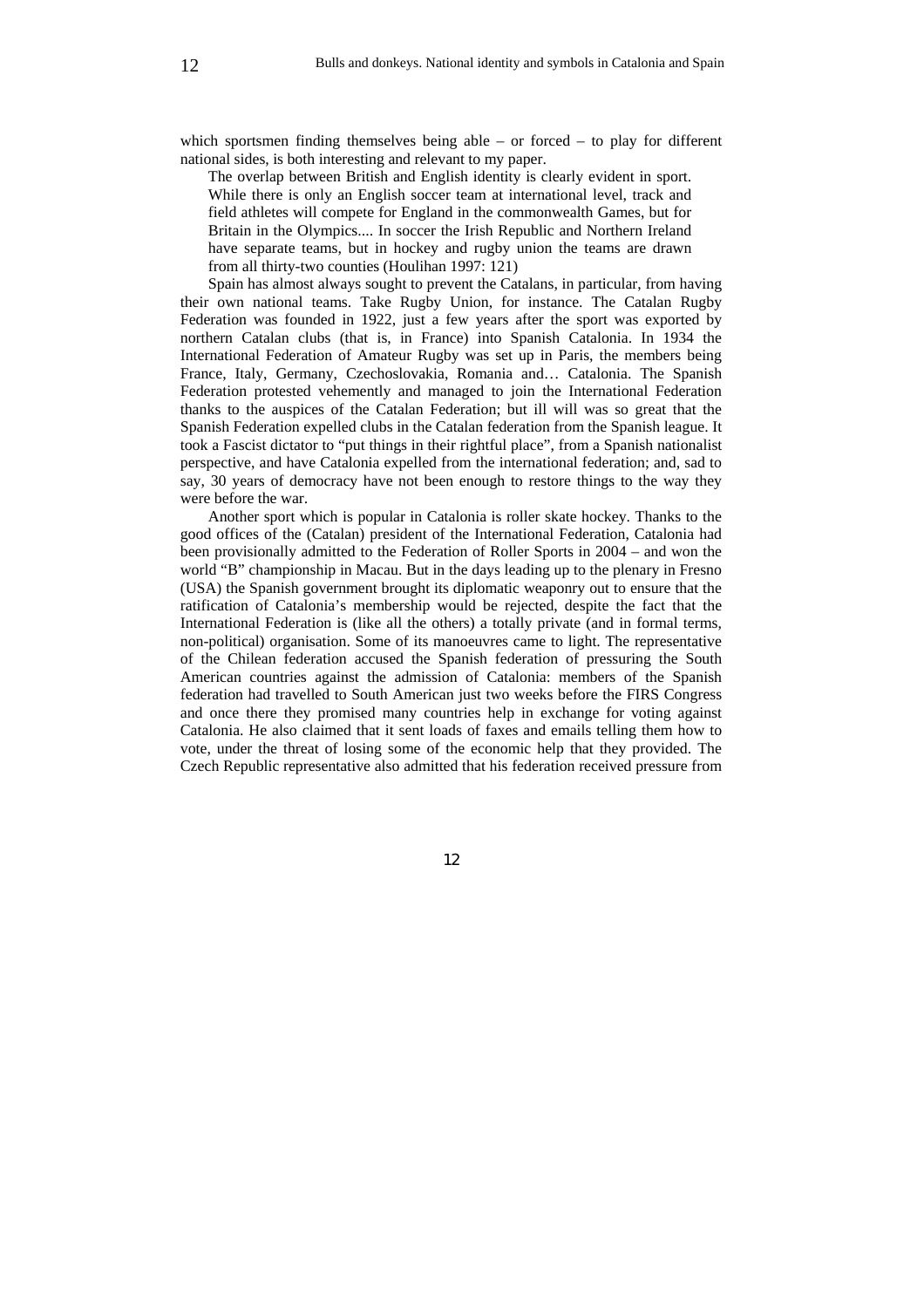the Spanish government. The German representative admitted that she had been contacted by the German politicians responsible for sport, who asked her to make sure she was coming back from Fresno with a "no" against Catalonia. Moreover, a letter from the Spanish Council for Sports (*Consejo Superior de Deportes*, CSD) to the Colombian federation (and other South American federations) in which they asked for a vote against Catalonia's admission was also made public. In it the CSD claimed that the recognition of Catalonia would alter the national unity of Spanish sport (!) and would create a bad precedent.<sup>22</sup> In the event the Assembly vote against Catalonia was a farcical manipulation, and was later annulled by the disciplinary organisation of international sport.

How the story ended is of no special relevance. What I am interested in pointing here is that, indeed, States such as that of Spain may be willing do their utmost, at whatever expense, in order to maintain the status quo, and to prevent nationalities from being able to benefit, especially in identity terms, from having their own national teams.

A more successful Catalan sport is Futsal, indoor football. Catalonia was admitted to the International Federation quite recently. Significantly, no Spanish Federation was there to bring its weight to bear against Catalonia's candidacy. Secondly, the sport is almost totally European, so there was no South American lobby to be mobilised.

So it is perhaps not surprising to know that there is a private organisation whose main objective is to achieve international recognition for Catalan national sports teams, in the respective federations, the so-called *Plataforma Pro Seleccions Esportives Catalanes*<sup>23</sup>.

I'm sure many of you will remember that the Barcelona Olympics were also the scene for frantic backstage negotiations in the months leading up to the celebration in the summer of 1992. Remember that the Olympic tradition in Catalonia has always been strong, and that in July 1936, when the Olympic Games were to be held in what was be then Nazi Germany (August 1-16, the Berlin candidature having defeated the Barcelona one in 1931) a popular Olympiad was thwarted immediately before its inauguration, by the military uprising. Was Catalan going to figure in a leading position visually, during the ceremonies, alongside the "official" Olympic languages, English and French and Spanish, whose presence was taken for granted from the start? Hargreaves and Garcia-Ferrando (1997) concluded their study by claiming that the Olympic Games "not only polarised relations between Catalonia and Spain, they also served to accommodate antagonism between them and thus to maintain a delicate,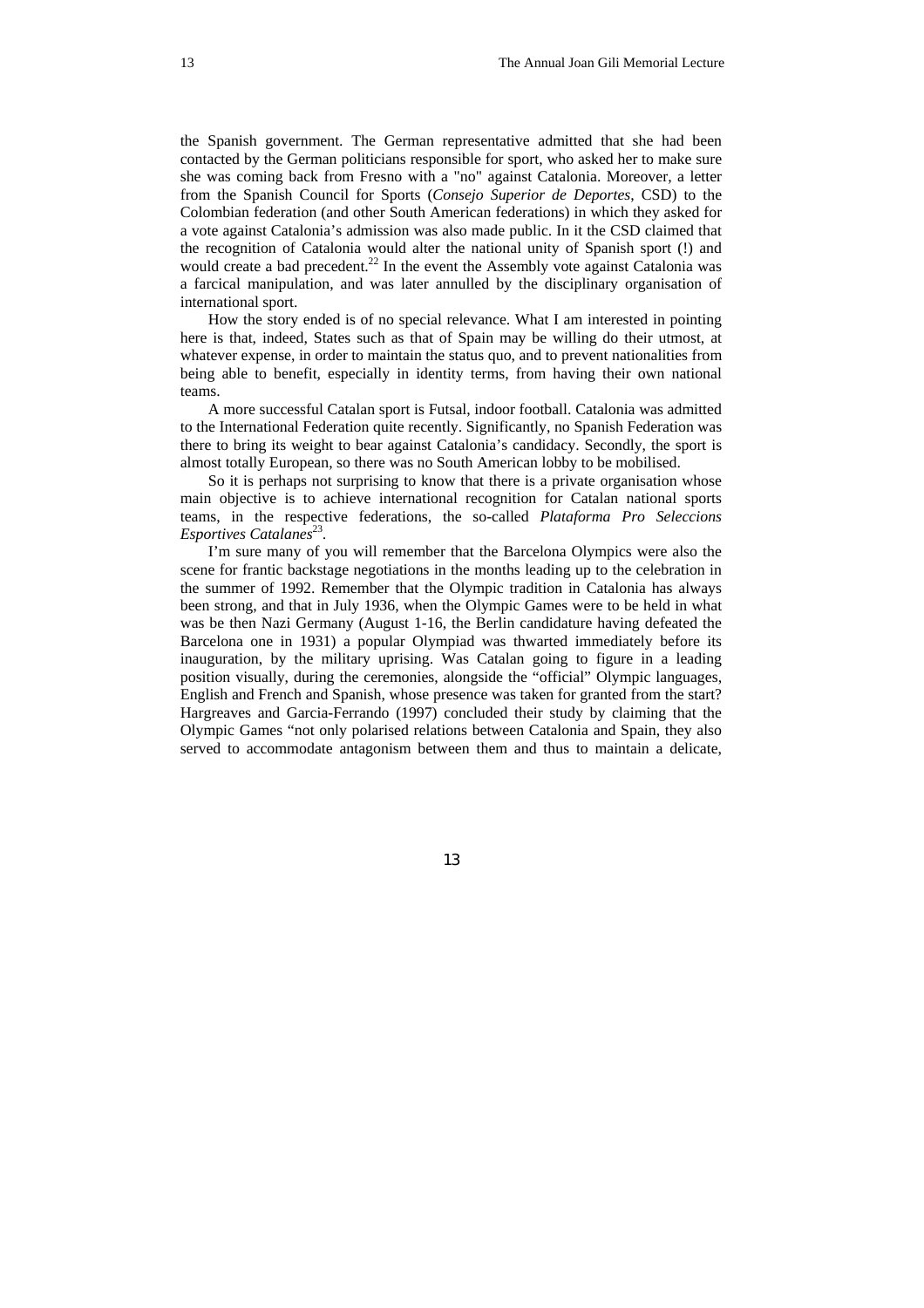fragile balance of power in the new "España de las autonomías". (Hargreaves and Garcia-Ferrando 1997: 65)

So much for sport. Another very interesting area which is related to identity is the Eurovision Song Contest. An interesting study by a group of engineers and physicists (Fenn et al. 2005) looked into the voting patterns of each country. They concluded, perhaps not surprisingly, that there were considerable bilateral correlations in votes between Cyprus and Greece, between Denmark and Sweden, between Ireland and the UK, between Croatia and, oddly, Malta... The "dendrogram" shows the voting clusters within the Eurovision network. As the rescaled distance increases, the clusters become less correlated. Greece and Cyprus, as we have just noted, form the most correlated cluster. Despite the British tendency to feel distant from Europe, their analysis shows that the U.K. is remarkably compatible, or 'in tune', with other European countries. Equally surprising is their finding that some other core countries, most notably France, are significantly 'out of tune' with the rest of Europe. In addition, the analysis enables them to confirm a widely-held belief that there are unofficial cliques of countries – however these cliques are not always the expected ones, nor can their existence be explained solely on the grounds of geographical proximity.

What I cannot give an opinion on is the Spanish voting pattern therefore, and far less the Catalan one. Andorra is interesting to an extent: it gave it top marks in 2007 to Spain, for whom only one other country gave any votes at all (Albania!). Indeed, according to one internet source<sup>24</sup>, Andorra's votes favour Spain (31%), France (26%) – both immediate neighbours - and Belgium (15%) – a (partly) French-speaking country. Andorra, has on average awarded 6 points to the Eurovision winner, less, say, than Austria (7·3), Belgium (8·0) or Bulgaria (8·5); but more than Armenia (3·5), Albania (4·5), Croatia (4·8), Belarus (5·7), Cyprus (7·3), an very close to Bosnia (7·8).

What Fenn et co-workers failed to consider in their stimulating paper was the possible voting effects of immigrant populations, and this is almost certainly part of the explanation of the large Andorran vote for Spain: a high proportion of the population of Andorra are in fact emigrated Spaniards (followed by the Portuguese). So wherever there are strong, and mobilized, Italian, Turkish or Russian migrant minorities, for instance, we shall expect votes for these countries from the countries where they form a sizeable proportion of potential voters.

#### **Self definition**

Let us move on to a completely different issue. How do people define themselves, rather than what symbols do they identify with? An interesting study already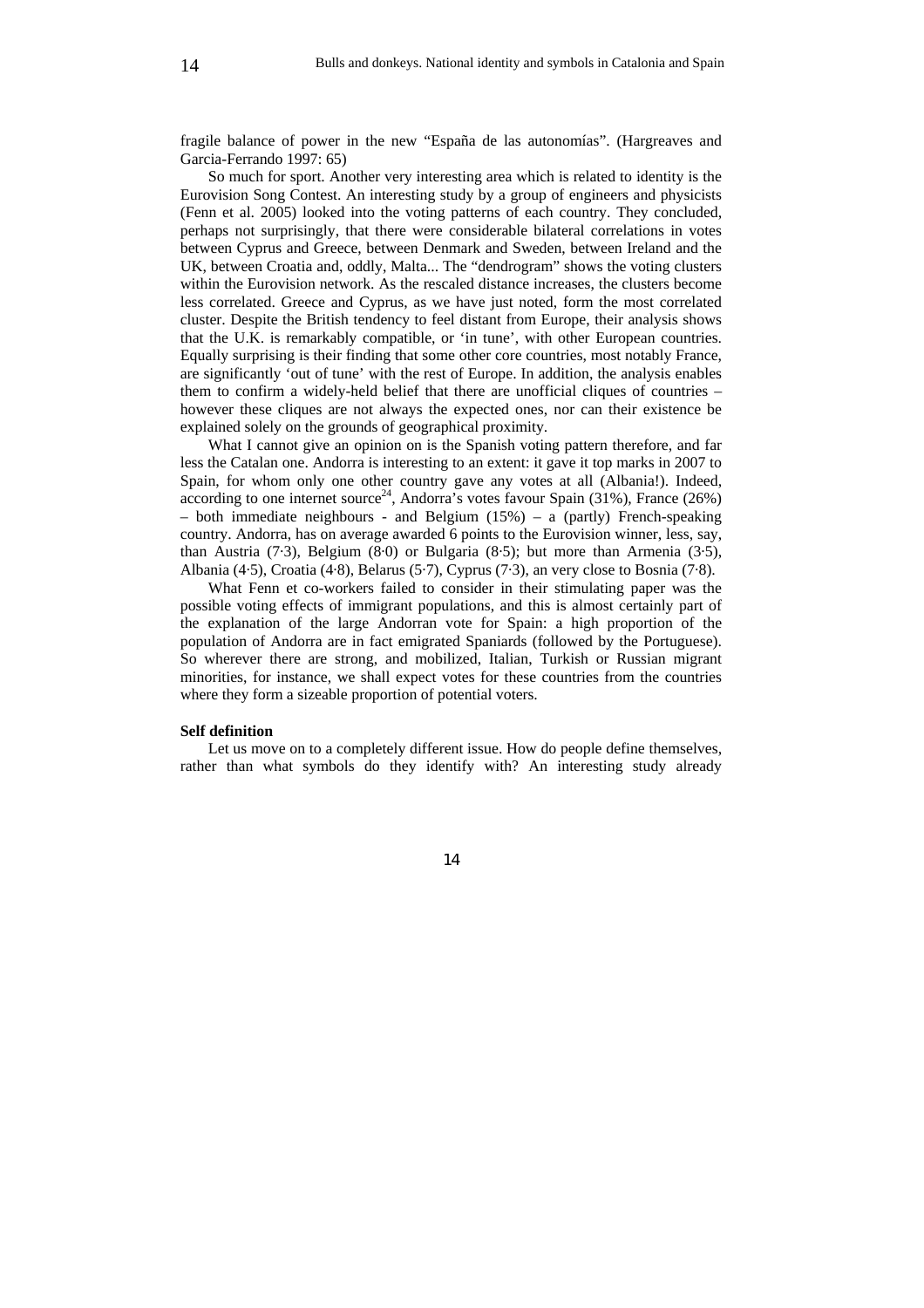mentioned (Moral & Mateos 1999) gives us a lot of information about how youngsters see themselves in identity terms. When asked what makes a person definable as belonging to one's region of residence, there are significant differences in the weight or importance people attach to ethnicity, to belongingness or to residence. Thus a fair proportion of young people from Madrid simply expect the place of residence to be enough for someone to define themselves as being "madrileño". Ethnic criteria are cited by over 10% of respondents in Valencia, Andalusia, Madrid and Galicia, which is interesting because in general it is the Basques and the Catalans that are portrayed by others as being "closed" in on themselves.

A sense of belongingness is highlighted as being a defining feature by a half of the Basques, the Catalans and the Galicians, but barely over a quarter of the Madrid youngsters.

Secondly, youngsters were asked about the allegiances. How did they themselves define themselves? Did they identify only with Spain? More with Spain than their region? Equally? Though in all cases a mixed identification was claimed, it is interesting to see a high proportion claiming to prefer the "regional" identity in the Basque country and, to a lesser extent, in Galicia and Catalonia; while in over 30% of cases in Madrid and in the surrounding region of Castile and Leon, it is the Spanish identity that is chosen.

Thirdly, Moral and Mateos asked their samples how "proud" they were to be Spanish, and the same for their region. Though the questions were separate, a simple comparison is possible: and while in all but one of the regions studied over 80% claimed to be "very proud" or "quite proud" of being from their region, as far as pride in being Spanish was concerned, barely 30% of Basque youngsters, and under 70% of Catalans, did so.

If we look more closely at results from Catalonia, in the same study, intersecting patterns emerge when we break down the sample by, for instance, first language. A dual identity is claimed by only 15% of Catalan-speakers, as against 54% of Spanishspeakers in the sample.

How they see Spain also varies according to their first language, few Catalan speakers describing it as "their nation" or "their country", unlike Spanish-speakers in the Catalan sample, just over half of whom chose these descriptions.

Let us look in a little more detail at Catalan-speakers and Spanish-speakers in Catalonia. Is the language, when it comes to the crunch, the independent variable, or is it merely correlated with another, more powerful variable?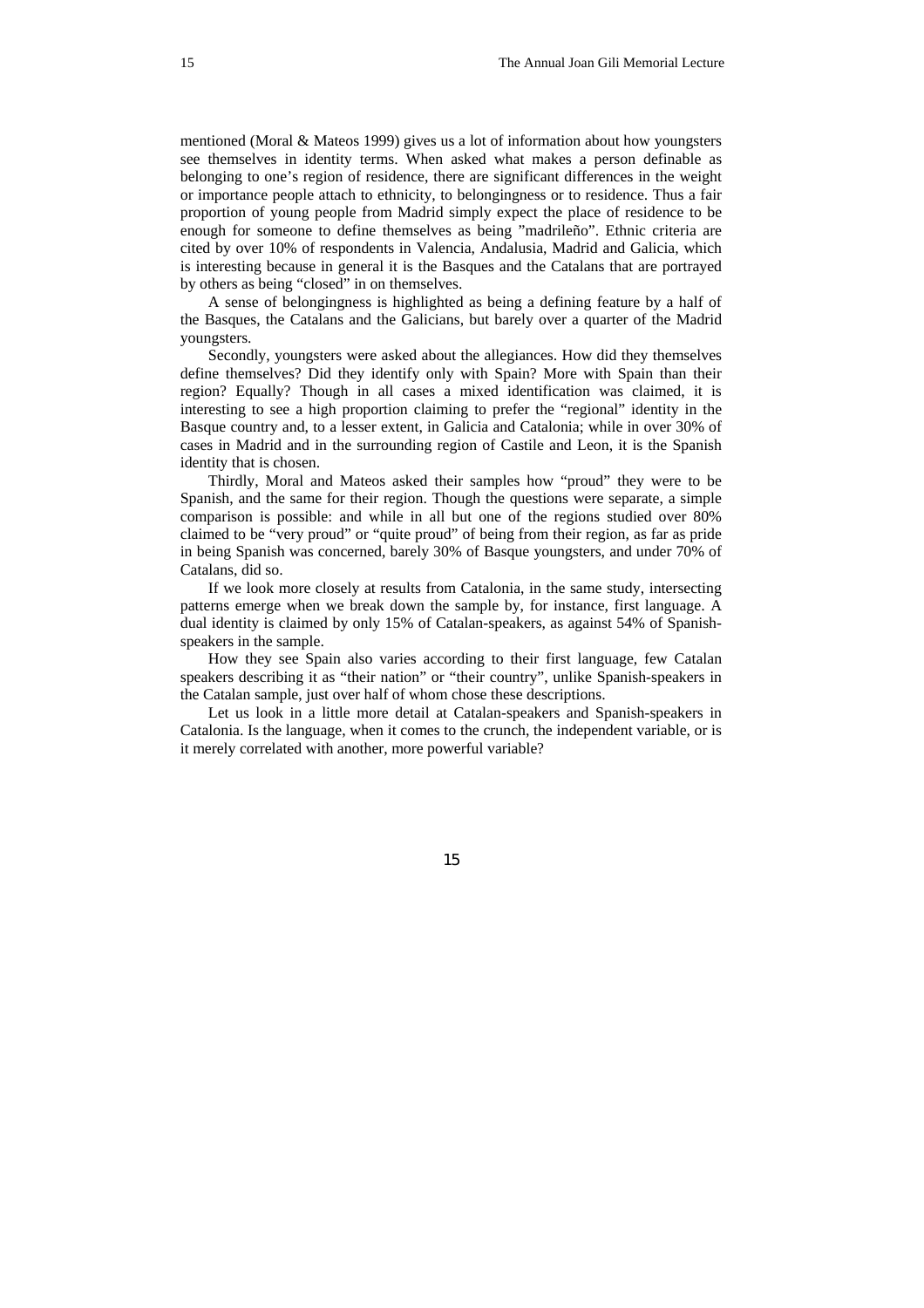To answer this we have a more recent study in Catalonia (IDESCAT 2007), commissioned by the Catalan government in which, among other things, it asked about the place of birth of the interviewees' parents.

### **Table 1: Language usually spoken at home and place of birth of subjects' mothers**

(Source: IDESCAT 2007; items 43 and 38; vertical percentages)

**"Could you tell me where your mother was born?"** 

|                                    |               | Mothers' place of birth <sup>1</sup> |                  |                  |      |  |  |  |  |
|------------------------------------|---------------|--------------------------------------|------------------|------------------|------|--|--|--|--|
| Language usually spoken<br>at home |               | Catalonia                            | Rest of<br>Spain | Rest of<br>world | N    |  |  |  |  |
|                                    | Catalan       | 77.9%                                | 20.0%            | 7.3%             | 825  |  |  |  |  |
|                                    | Both          | 9.5%                                 | 16.0%            | 21.8%            | 240  |  |  |  |  |
|                                    | Spanish       | 10.3%                                | 63.1%            | 61.8%            | 735  |  |  |  |  |
|                                    | Other replies | 2.3%                                 | 0.9%             | 9.1%             | 36   |  |  |  |  |
|                                    | Total         | 100.0%                               | 100.0%           | 100.0%           | 1836 |  |  |  |  |
|                                    | N             | 798                                  | 946              | 83               |      |  |  |  |  |

It is perfectly clear that the place of birth of the mother (and the same can be said of the father) is a powerful predictor of the language spoken by the (adult) interviewee. 597/ 946 (64%) of interviewees whose mothers are Spanish-born speak just Spanish at home; 622 / 798 (78%) of interviewees whose mothers are Catalan-born speak just Catalan at home.

Note that the place of birth of the subject is not as good a predictor as the place of birth of the mother, because many of those born in Catalonia belong to first-generation Catalan families in which, of course, it would be quite unreasonable to expect a high proportion of Catalan-speaking families in this group (with the exception of a fair number of families of mixed origin).

There is also, according to this study (among others), a clear and strong correlation between one's self-professed identity and one's place of birth, as the following table shows:

 $\overline{a}$ 

<sup>&</sup>lt;sup>1</sup> In nine cases the mother's place of birth was not recorded.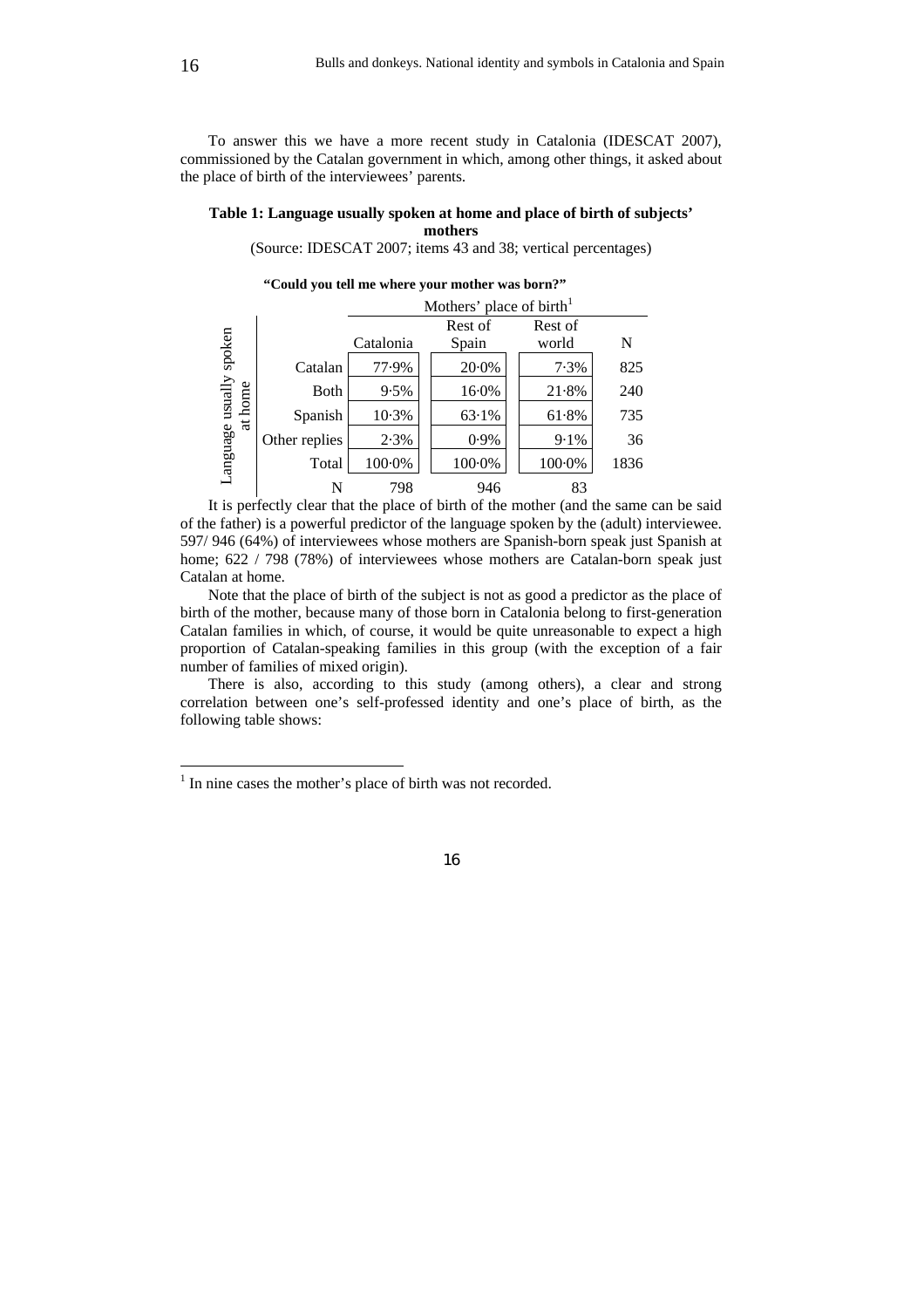

**Table 2: Self-professed identity and subjects' place of birth** 

Looking column by column, the table shows how closely the place of birth and one's self-professed national identity are correlated. As might in any case be expected, only 6% of those born outside Catalonia (the calculations have been made on the basis of the Catalan-speaking lands, not just Catalonia) claim to feel more Catalan than they do Spanish. Conversely only 5% of those born within the Catalan-speaking lands (and many of these are first-generation Catalans) claim to feel more Spanish than they do Catalan.

Just Catalan 17·4% 1.9% 9·5% 245 Other replies 2.1% 1.6% 1.1.9% 45

N 1318 424 84

100·0% 100·0% 100·0% 1836

Thus we can hold that identity in Catalonia has an objective basis (geographical and, one might add, cultural origin), and we can safely conclude, then, that there is an ethnolinguistic factor in Catalan people's self-definition in terms of national and/or regional identity.

But identity goes beyond mere allegiance to symbols. There is one area in which it affects social behaviour, though democracy ensures that such behaviour is secret: voting patterns. The same survey also allows one to see how self-identity affects (selfreported) voting patterns.

Before describing the findings of the survey, readers unfamiliar with the Catalan political scene may find it helpful, in the footnotes<sup>25</sup>, to have some background on each of the six political parties that were voted into the Catalan Parliament on the last occasion (November 2006).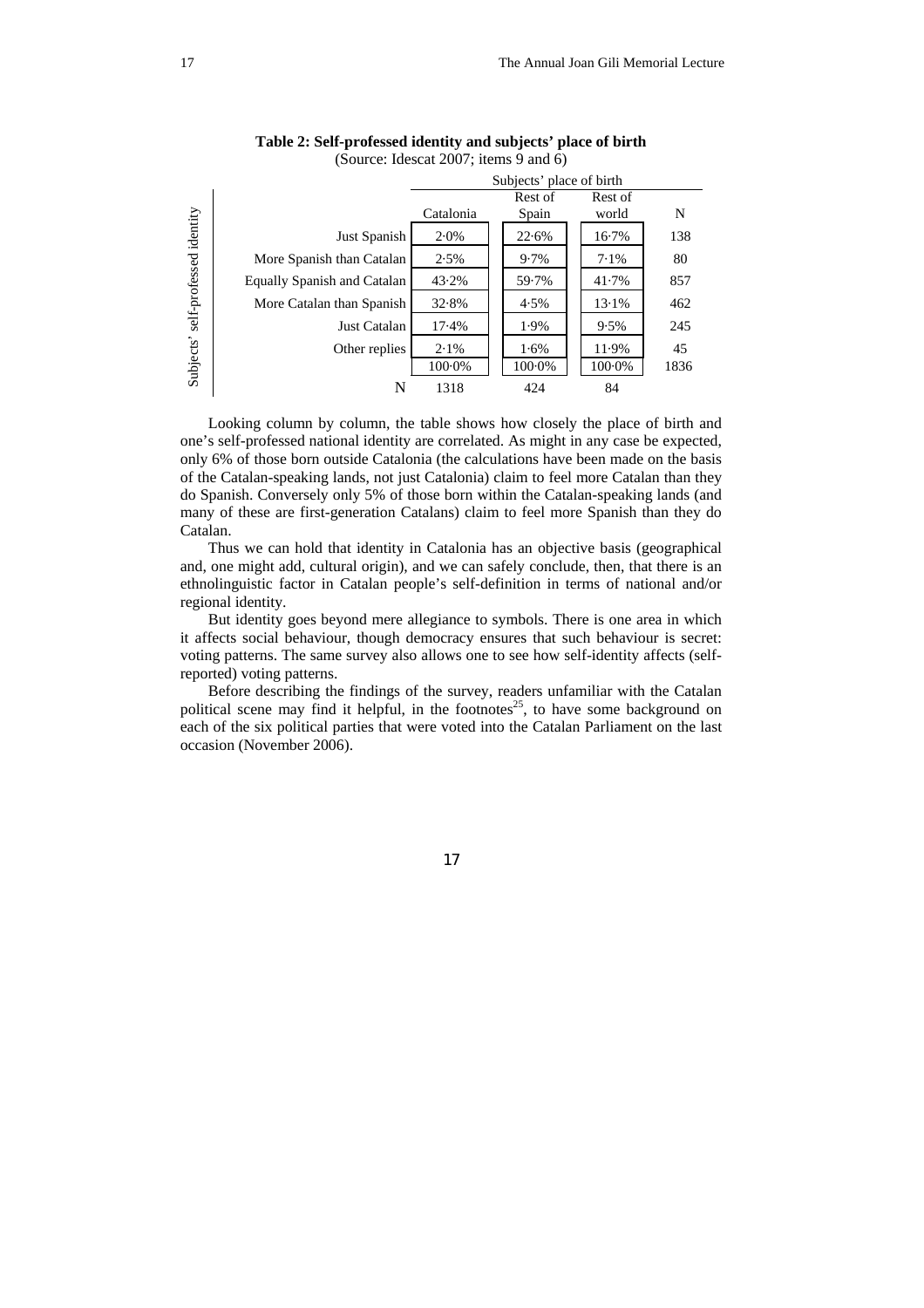**Could you tell me what party or coalition you voted for in the last** 

|                                                           | Catalan elections (November 2006)? (vertical percentages) |      |      |      |               |                                    |           |                   |             |          |
|-----------------------------------------------------------|-----------------------------------------------------------|------|------|------|---------------|------------------------------------|-----------|-------------------|-------------|----------|
|                                                           |                                                           | PPC  | GÜ   | ERC  | /PSOE<br>PSC. | EUIA<br>$\mathbf{I}$<br><b>ZDI</b> | Ciutadans | Null votes /blank | Didn't vote | N        |
|                                                           | Just Spanish                                              | 27%  | 1%   | 0%   | 7%            | 3%                                 | 22%       | 8%                | 11%         | 138      |
| With which of the following<br>sentences do you feel most | More Spanish<br>than Catalan                              | 18%  | 1%   | 0%   | 7%            | 1%                                 | 14%       | 6%                | 5%          | 80       |
|                                                           | <b>Equally Spanish</b><br>and Catalan                     | 52%  | 41%  | 9%   | 61%           | 45%                                | 62%       | 42%               | 53%         | 857      |
|                                                           | More Catalan<br>than Spanish                              | 2%   | 38%  | 43%  | 18%           | 34%                                | 0%        | 30%               | 19%         | 462      |
|                                                           | Just Catalan                                              | 2%   | 18%  | 47%  | 5%            | 14%                                | 0%        | 6%                | 8%          | 245      |
| identified with? I feel.                                  | Don't know                                                | 0%   | 0%   | 0%   | 0%            | 2%                                 | 3%        | 2%                | 1%          | 16       |
|                                                           | No reply                                                  | 0%   | 1%   | 1%   | 1%            | 2%                                 | 0%        | 6%                | 2%          | 29       |
|                                                           | Total                                                     | 100% | 100% | 100% | 100%          | 100%                               | 100%      | 100%              | 100%        |          |
|                                                           | N                                                         | 62   | 330  | 185  | 294           | 118                                | 37        | 50                |             | 742 1827 |

## **Table 3: Distribution of votes in the last regional elections (2006) by self-identity (Idescat 2007; items 9 and 6)**

First of all, identity has an influence on whether a person takes part in the election or not. It is perfectly clear that most of those who feel "Just Spanish" simply did not vote at all (58·7%), whereas only 24·5% of those who feel "Just Catalan" chose not to

vote. Secondly, there is a clear correlation between self-identity and voting patterns, not just in the decision whether or not to vote. Thus a high share of those who feel Spanish

voted for two State–wide parties (Conservatives –PPC- or Socialists –PSC-PSOE) or else for a new Spanish nationalist party founded in Catalonia, "Ciutadans": 34% of those feeling "Just Spanish" and 45% of those feeling "More Spanish than Catalan".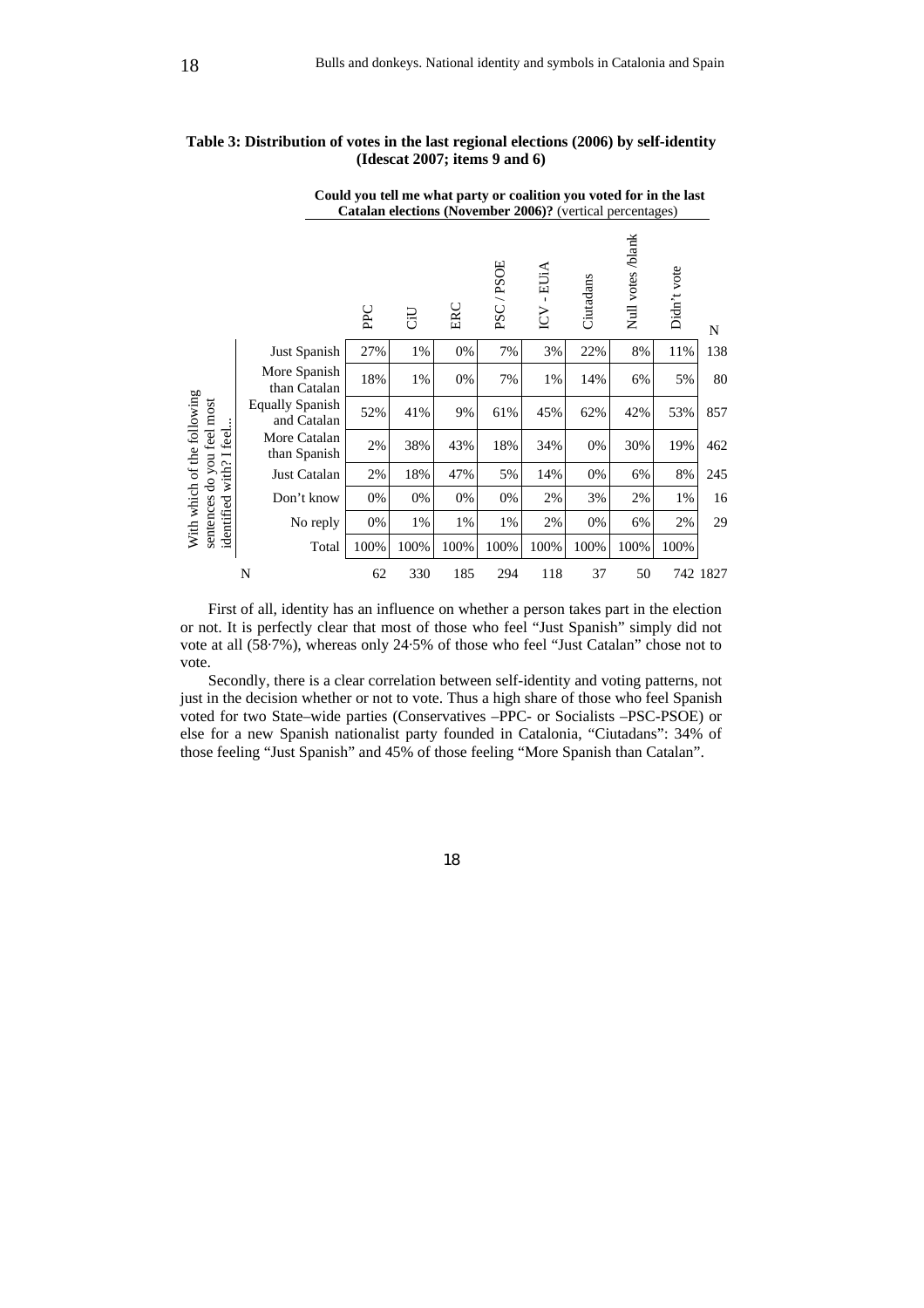These parties got only 7% of the votes of those feeling "Just Catalan" and 12% of those feeling "More Catalan than Spanish", while these two categories voted massively for CiU (a moderate Catalan nationalist party) or for ERC (the Catalan independence party): 60% and 45% respectively.

A crucial question in any study that includes language is: is the subjects' first language a stronger or weaker correlate of voting patterns than is their self-professed identity?

### **Table 4: Distribution of votes in the last regional elections (2006) by language used at home (Idescat 2007; items 9 and 43, vertical percentages)**

|                                                         |                         | <b>PPC</b> | CiU  | ERC  | <b>PSC</b><br><b>PSOE</b> | $ICV -$<br>EUiA | Ciuta<br>dans | Blank<br>/ Null<br>vote | Didn'<br>t vote | Total |
|---------------------------------------------------------|-------------------------|------------|------|------|---------------------------|-----------------|---------------|-------------------------|-----------------|-------|
|                                                         | Catalan                 | 11%        | 73%  | 85%  | 28%                       | 52%             | 8%            | 52%                     | 32%             | 822   |
|                                                         | Spanish $\&$<br>Catalan | 24%        | 10%  | 8%   | 14%                       | 14%             | 11%           | 4%                      | 15%             | 240   |
| at home?                                                | Spanish                 | 63%        | 15%  | 6%   | 56%                       | 34%             | 78%           | 42%                     | 50%             | 729   |
| Could you tell me what<br>language you usually<br>speak | Other<br>replies        | 2%         | 2%   | 1%   | 2%                        | 0%              | 3%            | 2%                      | 3%              | 36    |
|                                                         | Total                   | 100%       | 100% | 100% | 100%                      | 100%            | 100%          | 100%                    | 100%            |       |
|                                                         | N                       | 62         | 330  | 185  | 294                       | 118             | 37            | 50                      | 742             | 1827  |

**Could you tell me for what party or coalition you voted in the last regional elections (November 2006)?** (vertical percentages)<sup>2</sup>

Here the discriminatory power of one's language is also very clear. 48·4% Catalan-speakers vote for the two Catalan nationalist parties, and only 11·3% for the three Spanish parties<sup>26</sup>; they participate actively at the voting station (70.8% go to vote).

Only a very small share the vote of Spanish-speakers (8·5%) goes for the two Catalan nationalist parties, while 32·1% vote for the two Spanish parties (and only 49·4% of Spanish-speakers go to vote).

 $\overline{a}$ 

 $2^2$  The nine votes cast for "Other parties" have been left out of the table.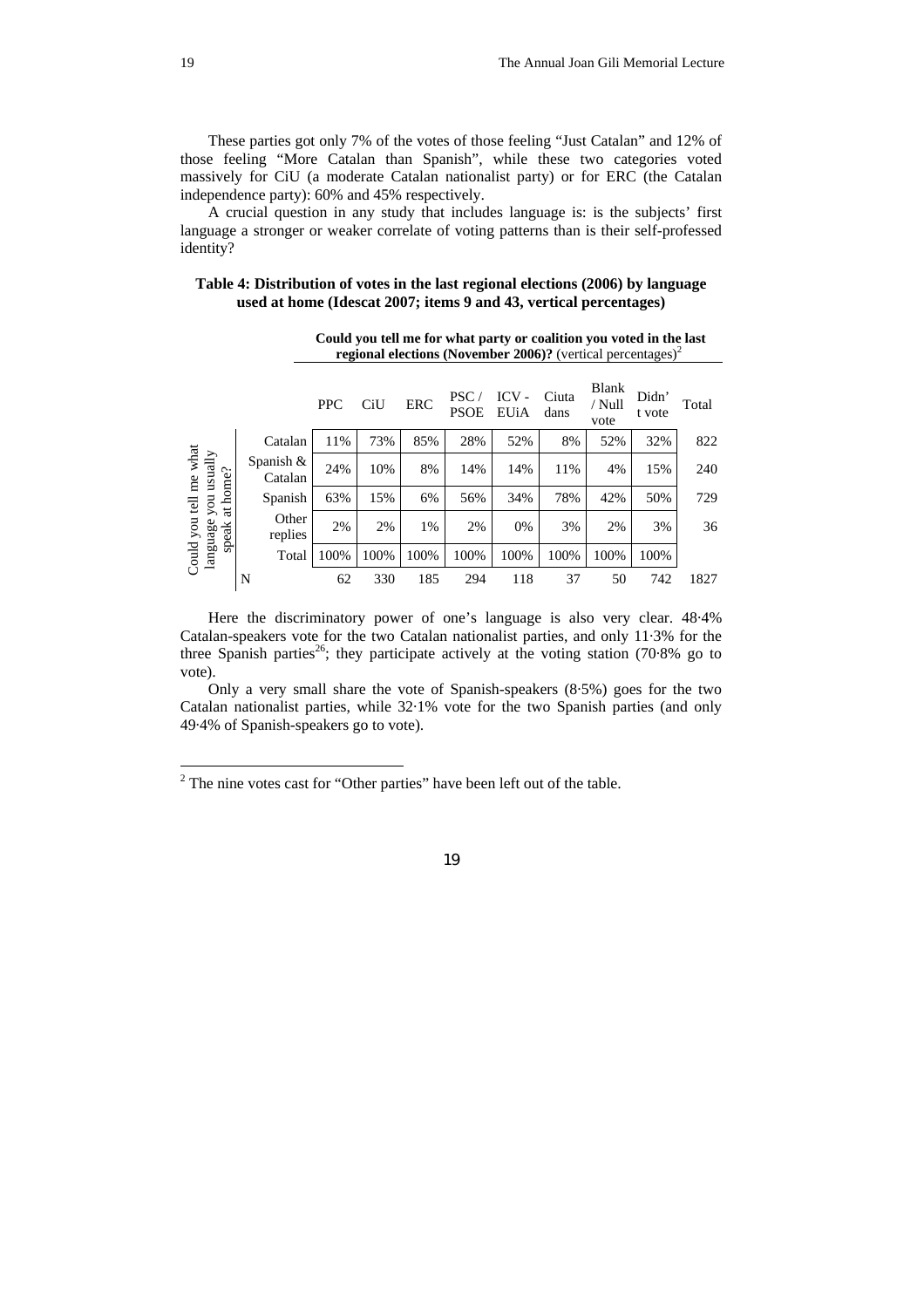In another piece of research, I myself analysed voting patterns by "comarques", or districts (Strubell 2003). My hypothesis was double: that in areas where the proportion of non-Catalan-born electors is high, the voting patterns will differ from those in areas where the proportion of non-Catalan-born electors is low. Similarly, voting patterns will vary according to the levels of language proficiency, a co-variable of geographical origin, but one that to some extent takes on board the level of integration of the non-Catalan-born subject. I tried to control other independent variables, and thus restricted my analysis to one of the four (multi-seat) provincial circumscriptions, where the lists of candidates would thus be identical. This meant that my corpus of data covered 10 *comarques*.

I looked at the correlations<sup>27</sup> in two separate elections: the 1999 regional election<sup>28</sup> and the 2000 general election<sup>29</sup>. The source of the linguistic and geographical origin data was the 1996 census, in which everyone was asked whether they could understand, speak, read and/or write Catalan, and where they were born. The time lapsed is not a serious problem, in my view, given that population movements over the period were light, and that language proficiency figures do not change dramatically in so short a period. Let us look first of all at correlations deriving from language proficiency data.

|                | Understand | Can speak | Can read | Can write |
|----------------|------------|-----------|----------|-----------|
| CiU            | 0.91       | 0,93      | 0,74     | 0.19      |
| <b>ERC</b>     | 0,46       | 0.50      | 0.95     | 0.84      |
| $PSC-CpC^{30}$ | $-0.61$    | $-0.65$   | $-0,54$  | $-0.32$   |
| <b>PP</b>      | $-0.16$    | $-0.13$   | $-0,56$  | $-0.76$   |
| Abstention     | $-0.67$    | $-0.71$   | $-0.75$  | $-0.28$   |

Summary of correlations (1999 regional election)

| Summary of correlations (2000 general election) |  |  |
|-------------------------------------------------|--|--|
| Understand Can speak Can read Can write         |  |  |
|                                                 |  |  |

| CiU        | 0,87    | 0.89    | 0,82    | 0,34    |
|------------|---------|---------|---------|---------|
| ERC        | 0,54    | 0.57    | 0,96    | 0.78    |
| <b>PSC</b> | $-0,41$ | $-0.43$ | $-0,43$ | $-0.39$ |
| PP         | $-0.33$ | $-0.34$ | $-0.81$ | $-0.82$ |

20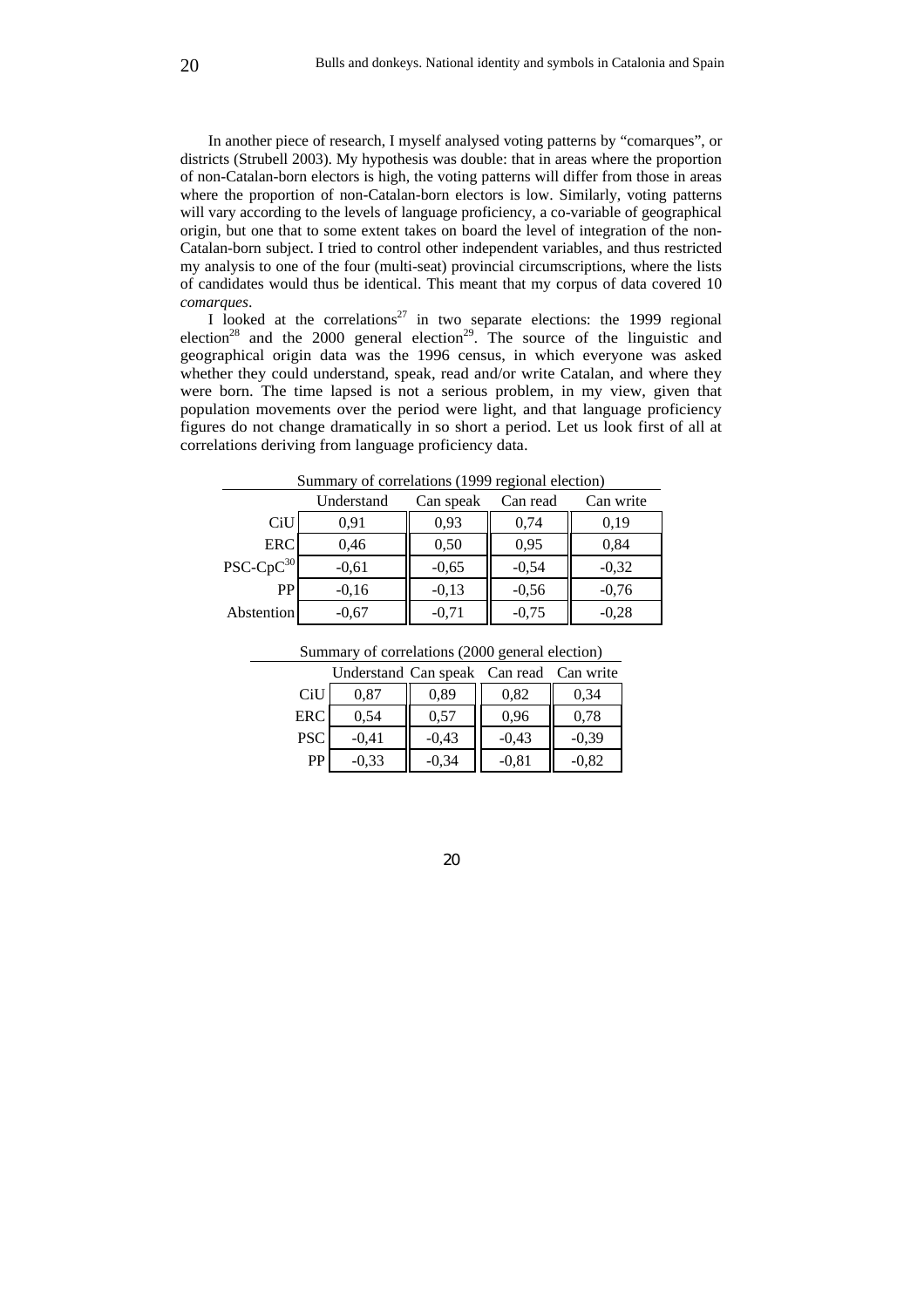| Abstention | I |  | I |
|------------|---|--|---|
|------------|---|--|---|

Tarragona is a sociologically tricky province: it has both an industrial belt around the capital city, and rural areas where literacy is low, and where the impact of the civil war makes for a relatively conservative population in political terms. This makes interpretation more complex, of course, though basically, it tends to reduce the strength of the statistical correlations. Nevertheless they are there for all to see. Here is a brief outline of the main findings:

- a. There are positive correlations for CiU and for ERC (the higher the proportion of people with the language ability, the higher the proportion that voted for these parties).
- b. There are negative correlations for PSC and PP (the lower the proportion of people with the language ability, the higher the proportion that voted for these parties). Moreover, the lower the proportion of people with the language ability, the higher the level of abstention.
- c. In spite of the various interfering factors already mentioned, some correlations are very high, above 0·80. In the 1999 regional election:
	- i. For CiU, the level of those understanding, or being able to speak Catalan, was a crucial variable (0·91 and 0·93 respectively).
	- ii. For ERC, the level of those being able to read or write Catalan, was a crucial variable (0·95 and 0·84 respectively).
- d. In the 2000 general election:
	- i. For CiU and ERC, the same patterns emerged.
	- ii. For PP, the level of those being able to read or write Catalan, was a crucial variable (-0·81 and -0·82 respectively). This means that they did noticeably better in areas where the fewest proportion of people could read or write Catalan, and they did worst where the most people could do so.

Statistical devices such as lines of regression allow one to estimate the likely data for missing cases. Thus, for instance, one can extrapolate a straight line in both directions, and estimate (at one end) what the voting outcome would be in a hypothetical *comarca* where everyone had the language competence. I have done this for the ability to read Catalan (which has the highest correlations of the four abilities), and the results of the 1999 Catalan election. Remember the graph refers only to the provincial circumscription of Tarragona.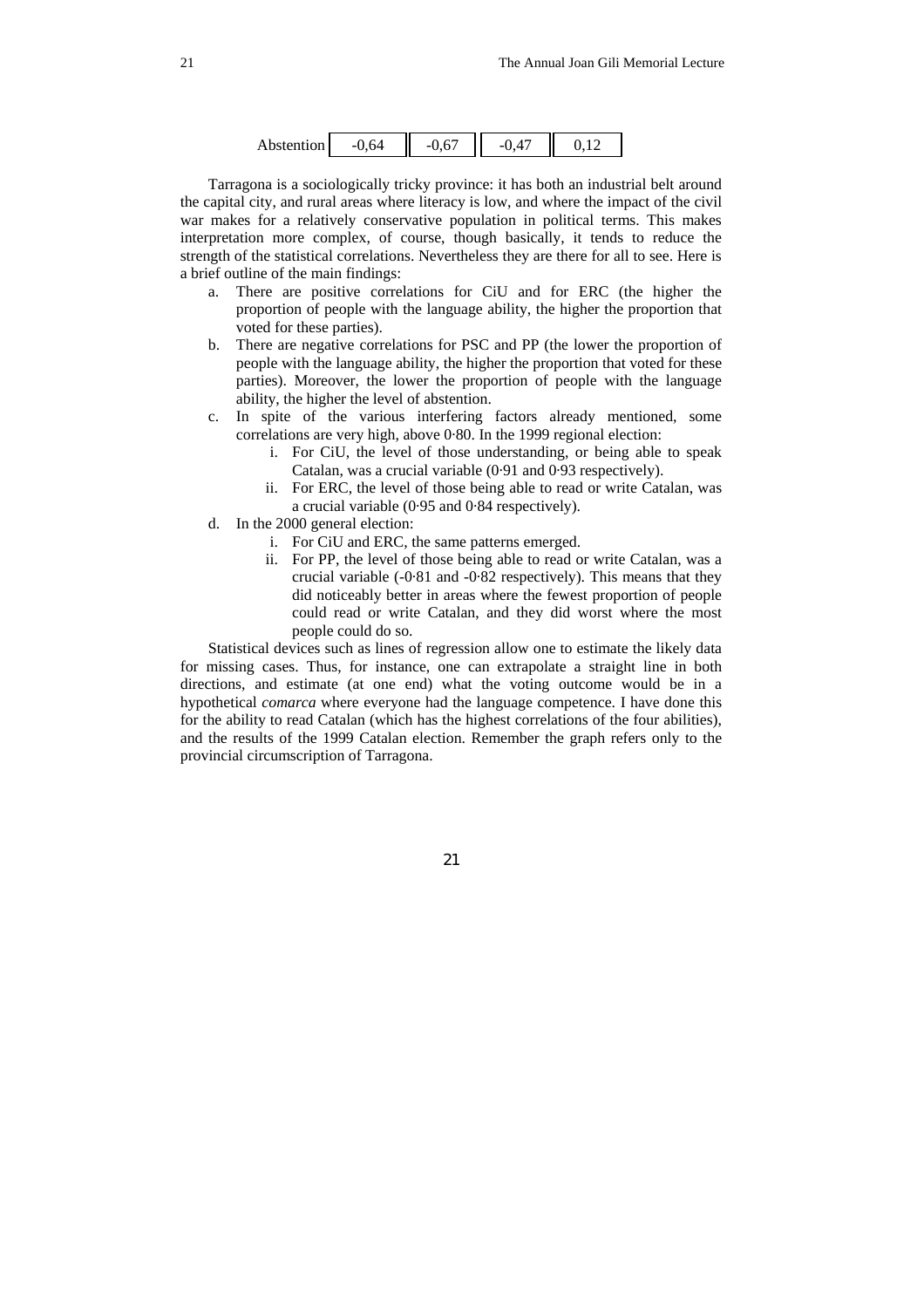

In such a case, as can be seen at the right-hand end of the graph, CiU would have won more votes than all the other parties; and abstention would have been under a quarter of the electorate. What can we say about the left-hand end? In ordinary circumstances, it is physically impossible for any territory to have 0% reading ability, because of the effect of schooling on at least part of the population. I have chosen 65% because the tapers of several variables seem to peter out at that point: noone would vote for ERC or "Other" parties.

One can chart the data for a hypothetical *comarca* where everyone can read Catalan (that is, the data down the right-hand side of the graph).

**Table 5. Distribution of votes in the 1999 Catalan elections, in a hypothetical Tarragona comarca in which 100% of the population can read Catalan** (the electoral roll is 100%)

| Party               | Hypothetical % |
|---------------------|----------------|
| Convergència i Unió | 40%            |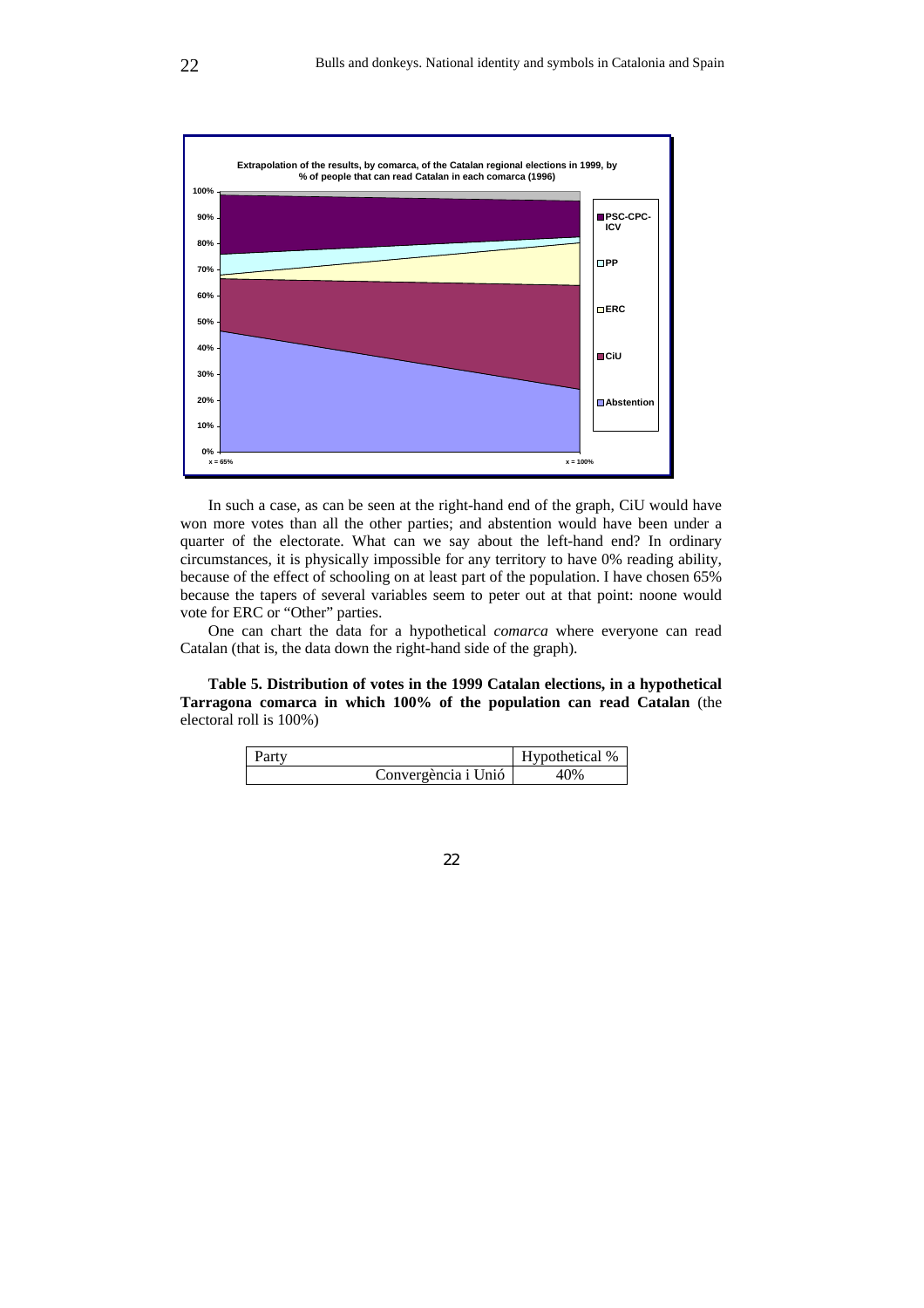| Abstention                              | 24% |
|-----------------------------------------|-----|
| Esquerra Republicana de Catalunya       | 16% |
| Socialist and green coalition (PSC-ICV) | 14% |
| Others                                  | 4%  |
| Partido Popular                         | 2%  |

These are substantially skewed, of course, from the overall results for the demarcation (Convergència i Unió, 24·3%; Abstention, 41·1%; Esquerra Republicana de Catalunya, 6·2%; Socialist and green coalition (PSC-ICV), 20·0%; Others, 2·1%; and Partido Popular, 6·2%.

An extrapolation in the other direction shows that votes for ERC would whittle out in a hypothetical *comarca* where only 40% of the population could read the language.

We can not only look at extrapolated results by language proficiency: it is worth interesting to look at the hypothetical results, by the proportion of Catalan-born population in each *comarca.* As before, one can chart the data for a hypothetical *comarca* where everyone was Catalan-born.

**Table 6. Distribution of votes in the 1999 Catalan elections, in a hypothetical Tarragona comarca in which 100% of the population is Catalan-born** (the electoral roll is 100%)

| Party                                   | Hypothetical % |
|-----------------------------------------|----------------|
| Convergència i Unió                     | 37%            |
| Abstention                              | 31%            |
| Socialist and green coalition (PSC-ICV) | 15%            |
| Esquerra Republicana de Catalunya       | 9%             |
| Partido Popular                         | 6%             |
| Others                                  | 2%             |

I am not going to take this issue further, other than to state that overall, the place of birth seems to less correlated with election results than some of the linguistic variables. I hope simply to have shown that reported political behaviour at election time is clearly correlated, in Catalonia, with variables such as place of birth (inside/outside Catalonia) and language proficiency.

### **Stereotypes**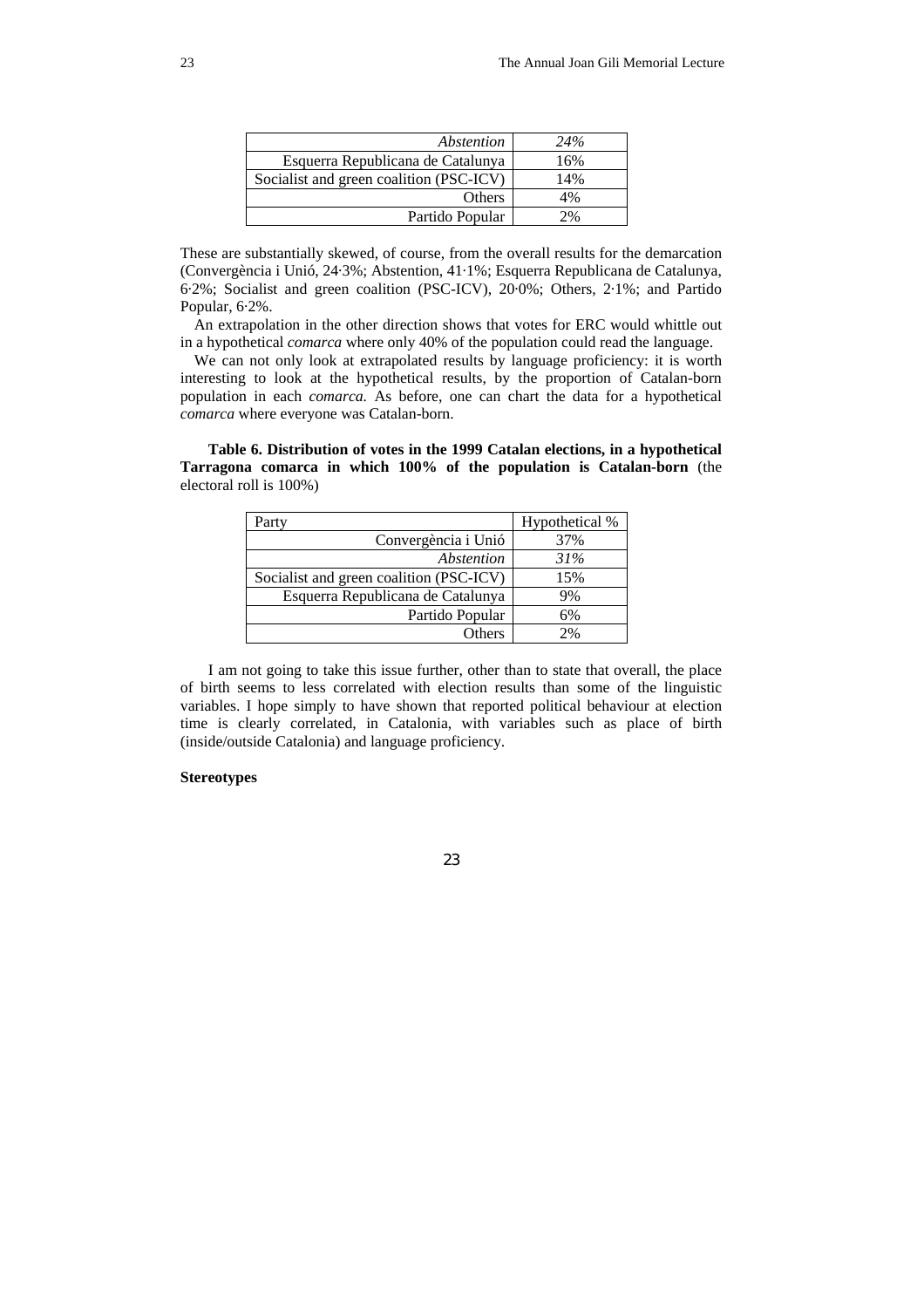Identity is not only self-attributed but also imposed, in detail, from outside the group, in the form of regional stereotypes. In Spain they are extremely, even aggressively, vivid. In fact, they surprise many foreigners. Catalans are seen as stingy, as mean, for instance. You can find whole sets of jokes about the Catalans, on the web: just look for "chistes" and "Catalanes" using Google.

"What do Catalans do when they're cold?"

"They sit beside the stove".

"And what do Catalans do when they're VERY cold?"

"Then they light the stove!"

These stereotypes are so powerful that they crop up in unexpected places. When a Catalan was listed as a possible successor to the leader of one of the main Spanish parties, on the negative side of his traits was quite simply that he was a Catalan. The last Catalan prime minister (perhaps the only one, in fact) made his fame as a general, but was assassinated, while still in power, in 1870: Joan Prim.

As is well known, politics have had an enormous impact on the main trait of the Catalan people, their language. The Franco regime not only used just Spanish: Catalan (and Basque and Galician) were banned even from schools, for over 30 years. The use of languages other than Spanish was seen as anti-patriotic (Mar-Molinero 1997: 12; Strubell 1999).

Regional stereotypes have been studied several times (Rodríguez Sanabra 1963; Sangrador 1981, 1996; Chacón Fuertes 1986). Chacón (1986), for instance, studied the stereotypes shared by people from Madrid. Catalans were described by over half his sample as tacaños" (stingy, mean), "orgullosos (proud)", "cerrados" (closed), "separatistas" (separatists), and (at last something positive!) "trabajadores" (hardworking). On the other hand, Andalusians were seen by over half of the same sample as <sup>1</sup> "juerguistas" (revellers, binge-lovers), "alegres" (jolly, playful, fun); "abiertos" (open), "exagerados" (exaggerated), "graciosos" (funny), "hospitalarios" (hospitable), and "charlatanes" = charlatans. Only the last adjective of the seven is clearly negative. Galicians were described as "supersticiosos", the only adjective chosen by half the sample. The Basques were seen as "fuertes" (strong) and "separatistas (separatists)". The Madrid sample described "Spaniards" as a whole as "hospitalarios" (hospitable) and "abiertos" (open), traits also attributed to the Andalusians. Finally, a sample of people from outside Madrid saw "Madrileños" as "chulos" (insolent, pimps), "abiertos" (open); and "hospitalarios" (hospitable, welcoming).

As you can see, therefore, Catalans really evoke a strong stereotype, which is both negative and widely shared not only by Madrileños (as seen in this study) but in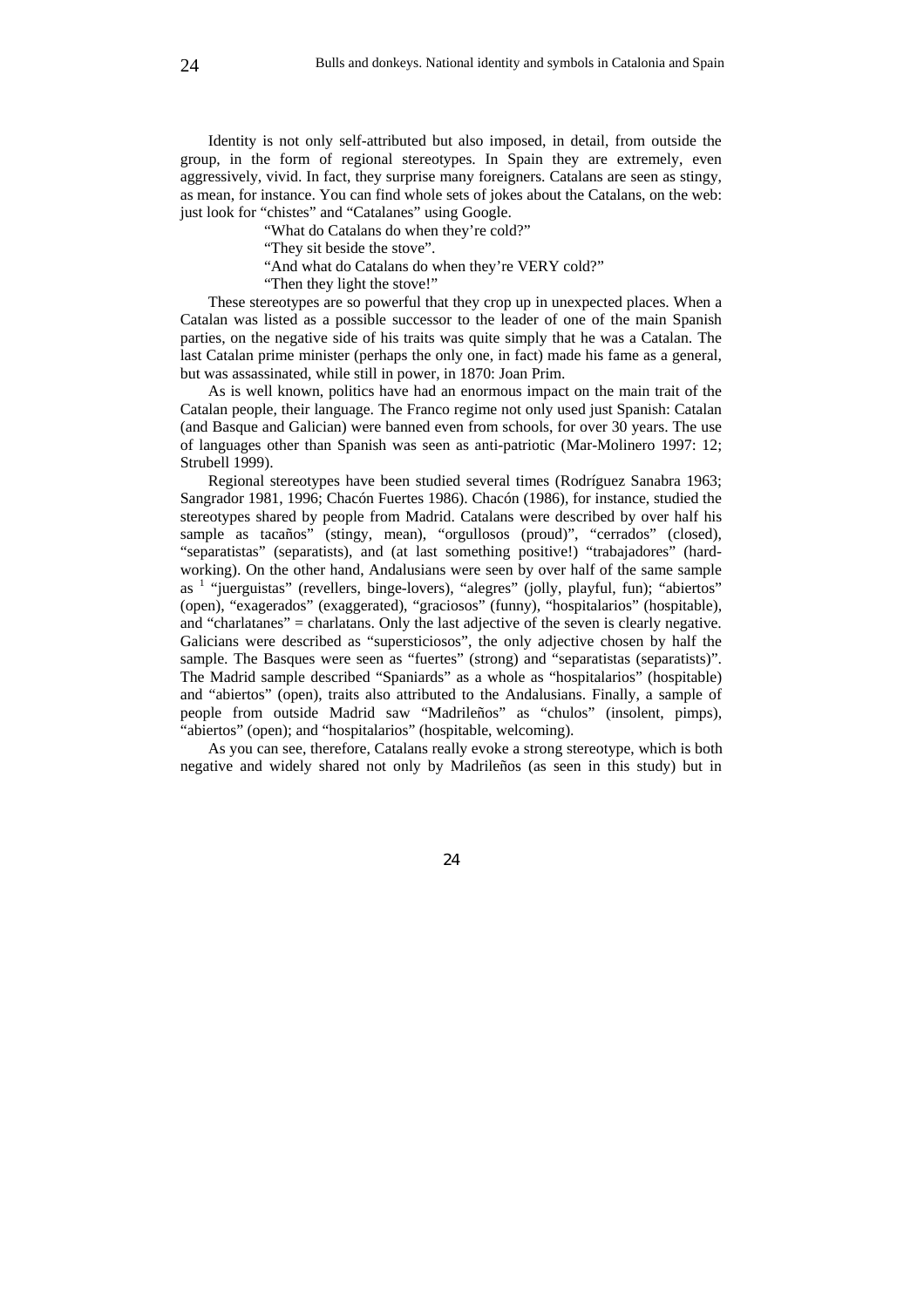general across Spain. In terms of attraction-repulsion, Sangrador (1996) showed that the Basques and, even more markedly, the Catalans were the two least positively scored in his sample (in all seventeen regions, interviewees' scores for their own region were excluded from the calculation). The Catalans were well below all the others. A similar result was reported by Rodríguez & Moya (1998), working with an Andalusian sample.





Sangrador sums up his findings as follows:

"It is worth underlining that the attitude towards Catalans is, systematically the lowest in the autonomous regions studied here, even among Basques and Valencians […]; so much is it the case that feeling towards Catalans is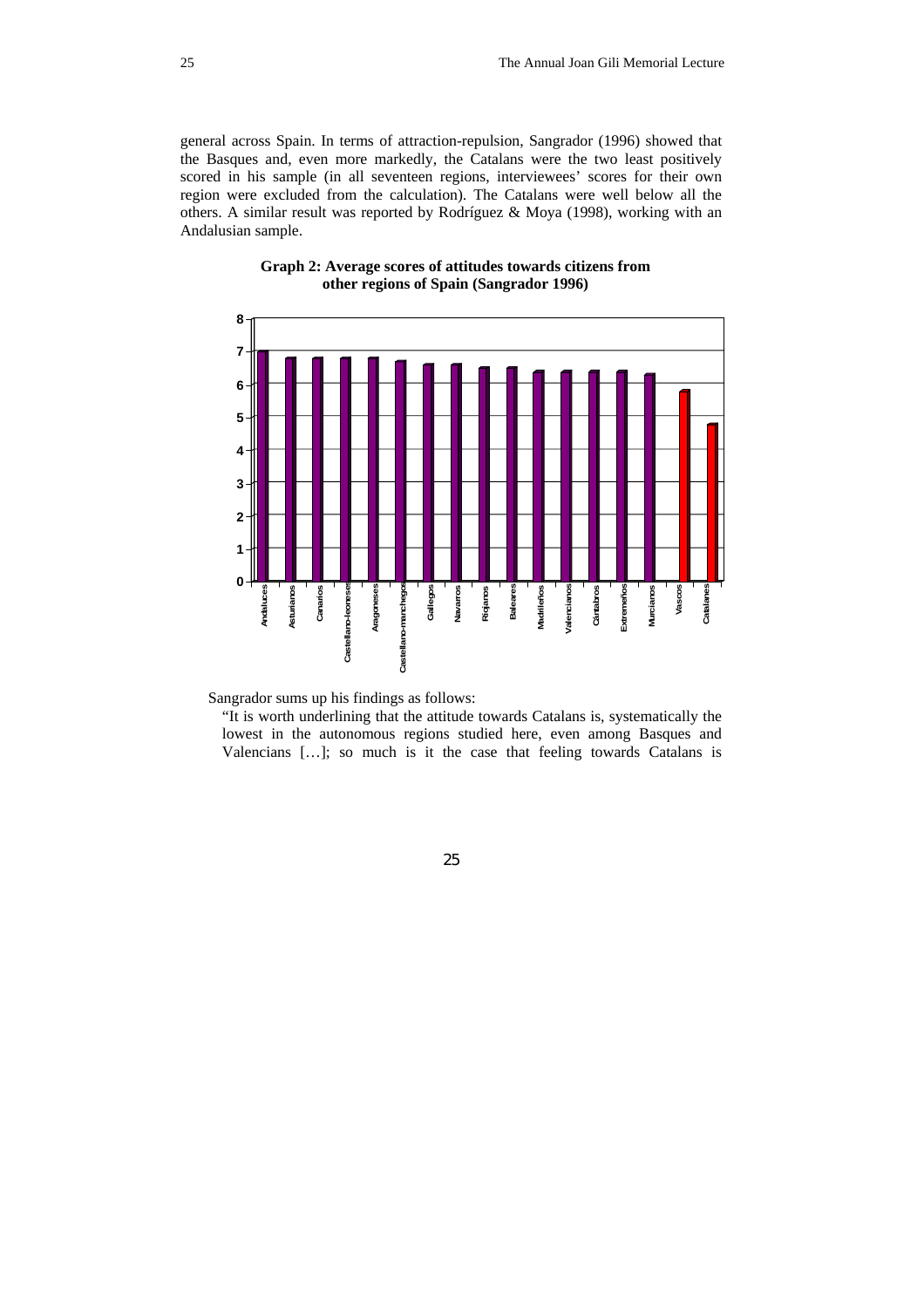systematically lower than that expressed towards Europeans." (1996: 178. Author's translation)

"As far as the Catalans are concerned, their image is probably the most interesting one in the analysis, for a strange bipolarity emerges: a mixture of positive traits (hardworking, resourceful) with others that are clearly negative […] in the field of psychological traits: stinginess, pride, selfishness, antipathy…). Paradoxically, the image obtained of Catalans is much closer to that of Europeans, which implicitly places them further from Spaniards" (1996: 179)<sup>31</sup>

Strange as it may seem, these stereotypes have a real impact on behaviour. Most Catalan businessmen wishing to sell their products in the rest of Spain would never dream of putting the word "Cataluña" on the labels of their products, or their full address in Catalan. Let alone label products in Spain's four languages.

A final word on stereotypes. Without wishing to sound paranoid, it is at least a strange coincidence that only since the Aznar era (to my knowledge) have a number of writers of international bestselling Enligsh-language novels cast Catalans in a negative light. Tom Clancy's *Op-Center: Balance of Power* (1998) was the subject of an interesting article by Thompson (2004)<sup>32</sup>. For its part, Stephen Baxter's *Flood* (2008) starts with the liberation of the protagonists from a "Christian extremist" Catalonian terrorist bunker in Barcelona after five years of captivity, in 2016).

#### **Conclusion**

Let us return to this title of this paper: "'Bulls and donkeys. National identity and symbols in Catalonia and Spain". It is clear from many studies, and even by casual observation, that the use of Catalan is a strong marker of identity for Spaniards. Nowadays few would claim out loud that Catalan is publicly used (even when overheard) as an offensive way of establishing an ethnolinguistic distance. But many across Spain react to its use quite differently to the use of, say, Portuguese. Catalans are still asked why they speak the language to their children… But language choice among Catalans is a double-bind situation. Describing the situation in Catalonia itself some years ago<sup>33</sup>, Webber & Strubell (1991: 23) wrote about

"… the tendency to equate 'non-Catalan' with monolingual, which sometimes makes Catalans respond in Castilian when addressed by a person speaking Catalan with a non-Catalan accent. Such a response, which can be termed 'ethnolinguistic accommodation', is often experienced by those learning Catalan as a second language who regard it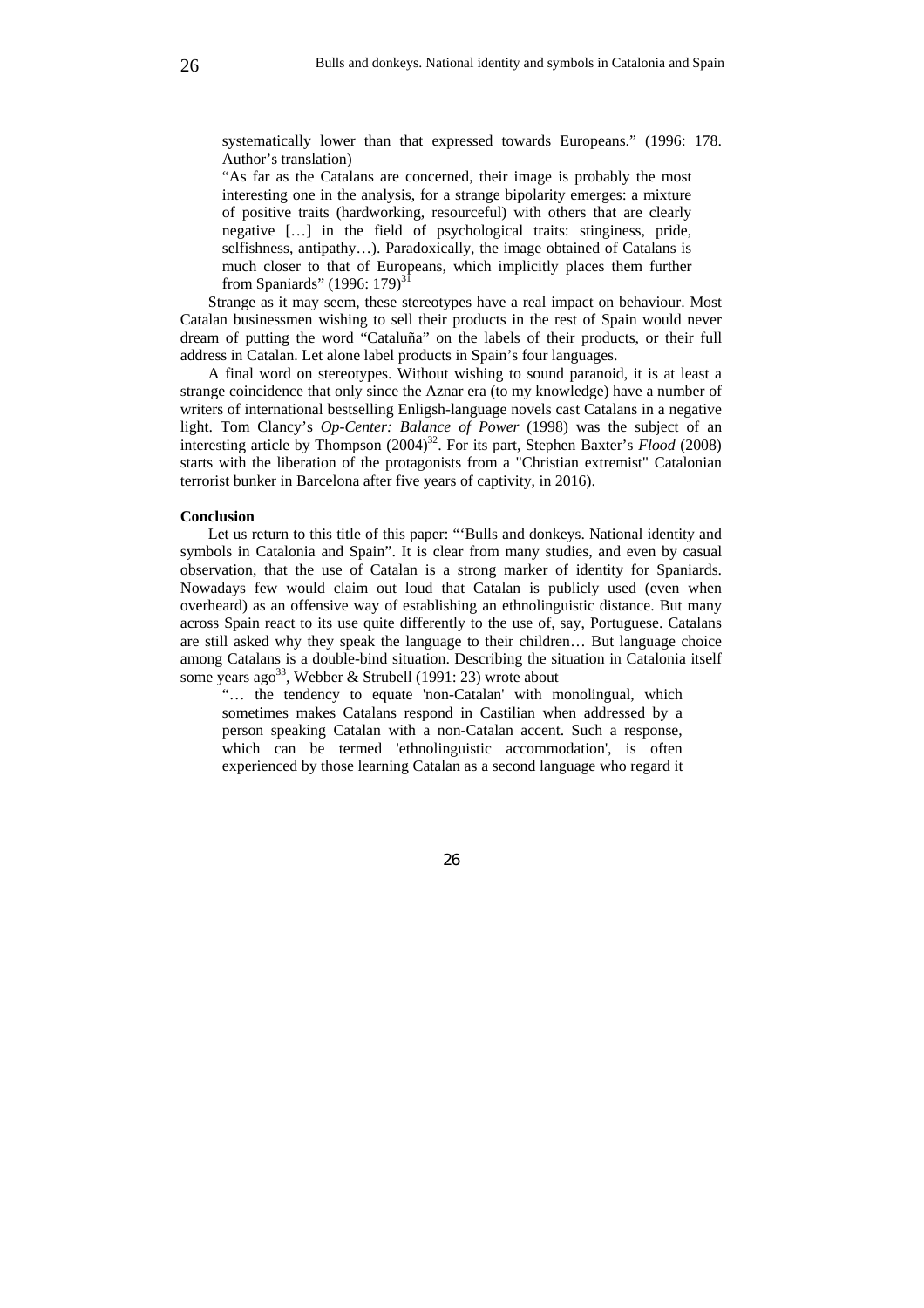(understandably, although incorrectly) as aggressive and exclusive. The difficulties for language-planners are exacerbated by the fact that many Catalans switch languages in such circumstances automatically and are therefore unconscious of their own behaviour."

So indeed, the almost automatic shift from Catalan to Spanish can also be viewed as a gesture of in-group exclusivity. Either way, it would seem, Catalan-speakers are faced with dilemmas. There seem to be very deep-rooted stereotype of Catalans that they cannot cast off (by the very nature of attitudes and their resilience to change). But are such examples of prejudice new? By no means. On the three occasions Catalonia strived to achieve (some level of) home rule in the 20<sup>th</sup> century, in some parts of Spain that was heated opposition (going so far as to making calls for boycotts of Catalan products). But the problem goes far back in time. Toni Strubell, in a personal communication  $(2005)^{34}$ , describes how in García Cárcel's (1985) opinion, King Philip IV of Castile devised a cultural policy explicitly designed to stir Castilian public opinion against Catalonia in the build-up to the so-called *Guerra dels Segadors* (1640- 1659). The campaign consisted basically of paying Castilian playwrights to include immoral Catalan characters in this plays, and according to García Cárcel this happened regularly in the works of a wide range of authors. The effectiveness of the theatre, a very lively sociocultural feature of the 17<sup>th</sup> century, and with highly acclaimed playwrights, was intended to ease the way up to a war against Catalonia, a war that the chancellor, Count-Duke Olivares, had apparently strongly recommended to him.

A number of measurable behavioural and cognitive traits are clearly correlated with identity. The field is wide open for comparative field research. I am sure that the vigour and passion (and some level of ridicule) with which national and regional identities, and political aims, are felt in Spain are somewhat alien to most Britons (though the world over, people from the neighbouring village tend to be regarded as odd in one way or another…) and will be a strong stimulus for research on this fascinating subject.

Allow me to thank the Society, once again, for having invited me to speak at this Conference.

### **Bibliography**

Baxter, Stephen (2008). *Flood*. London: Gollancz. ISBN 9780575080560.

Calderer, Cristina & Albert G.F. (2006). Saturació i retards, *Avui*, 24th September 2006. http://paper.avui.cat/article/societat/81533/saturacio/retards.html (last accessed 31/1/2009).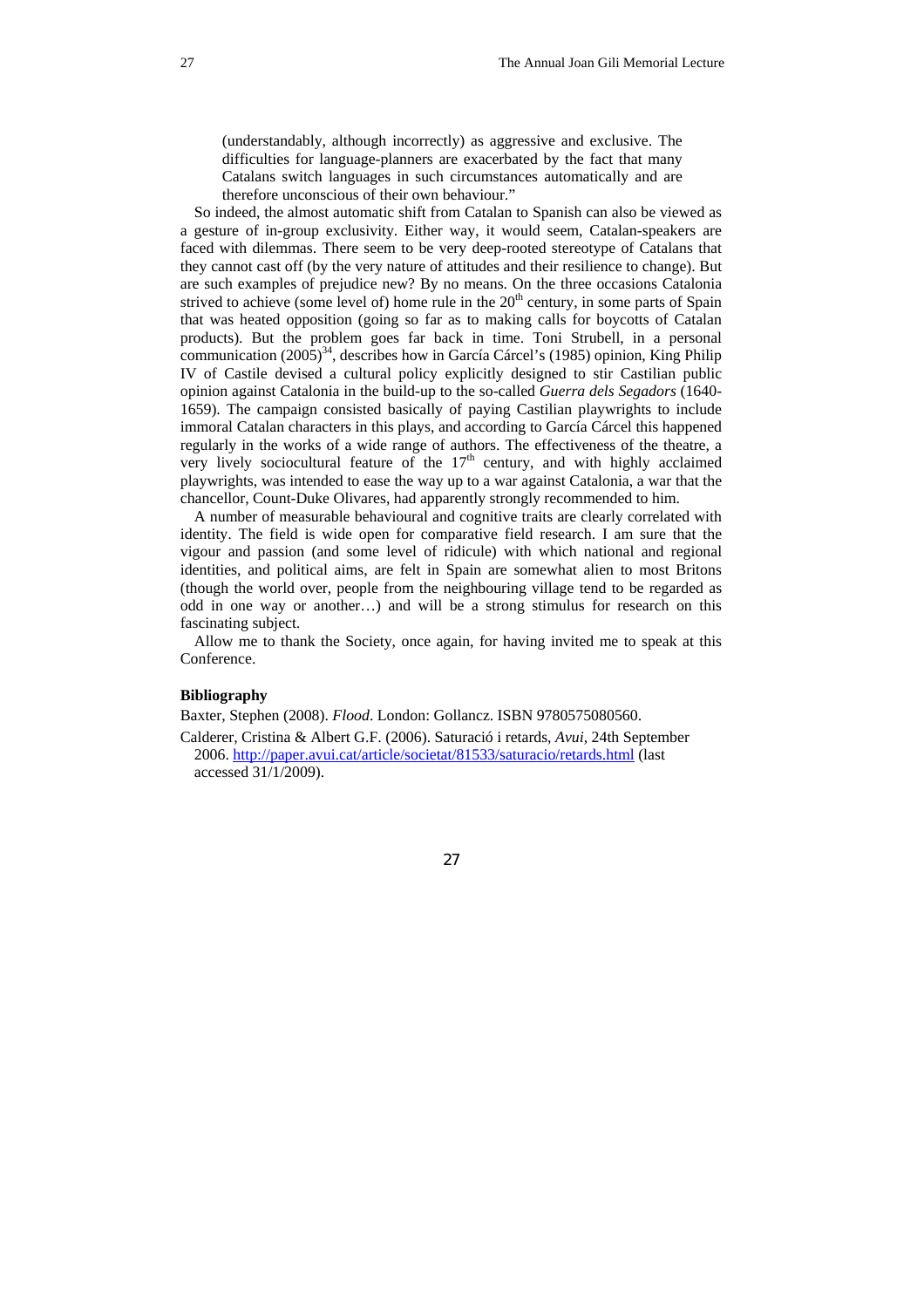Cantallops, M. A. & P. Nicolau (2004). Enésima agresión contra el único 'toro de Osborne' de Mallorca: esta vez ha sido derribado y pintado de rosa. *El Mundo-El Dia*, 5th July 2004. http://www.elmundo-

eldia.com/2004/07/05/part\_forana/1088978400.html (last accessed 31/1/2009).

- Chacón Fuertes, Fernando (1986). Estereotipos Regionales de los Madrileños, *Papeles del Psicólogo*, nº 25, 1986. http://www.cop.es/papeles/vernumero.asp?id=266 (last accessed 31/1/2009).
- Clancy, Tom, Steve Pieczenik & Jeff Rovin (1998). *Op-Center: Balance of Power*. Berkley Books, ISBN 0425165566, 9780425165560.
- Fenn, Daniel; Omer Suleman, Janet Esfstathiou & Neil F. Johnson (2006). How does Europe Make Its Mind Up? Connections, cliques, and compatibility between countries in the Eurovision Song Contest. *arXiv:physics/0505071* v1 10 May 2005. http://arxiv.org/PS\_cache/physics/pdf/0505/0505071v1.pdf (last accessed 30/1/2009)
- Fernàndez, J. A. (2005). "Ouch, Spain!": The Comedy of Identity and the Trauma of Invisibility in Dagoll Dagom's Oh! Espanya. Selected Proceedings of the Joint NACS/A-CS Conference, Eton College, 2004. *Catalan Review*. Vol. 19, Nos. 1-2. Pág. 221- 240.
- García Cárcel, Ricardo (1985). *Historia de Cataluña. Siglos XVI-XVII*, Barcelona, Ariel.
- Hargreaves, John & Manuel Garcia-Ferrando (1997). Public opinion, national integration and national identity in Spain: the case of the Barcelona Olympic Games. *Nations and Nationalism*, vol. 3., no. 1: 65-87.
- Hargreaves, John (2002). *Freedom for Catalonia?: Catalan Nationalism, Spanish Identity, and the Barcelona Olympic Games*. Cambridge, Cambridge University Press.
- Hoffmann, Charlotte (2000). Balancing Language Planning and Language Rights: Catalonia's Uneasy Juggling Act, *J. Multilingual and Multicultural Development,* Vol. 21, No. 5: 425-441.
- Houlihan, Barrie (1997). Sport, national identity and public policy, *Nations and nationalism*, 3, 1: 113-137.
- Idescat (Institut d'Estadística de Catalunya) (2007). *Percepció de nivell de vida i actituds davant de la política*. RPEO 376, April 2007. Report (74 pages): http://www.gencat.cat/economia/doc/doc\_14865454\_1.pdf (last accessed January 30 2009).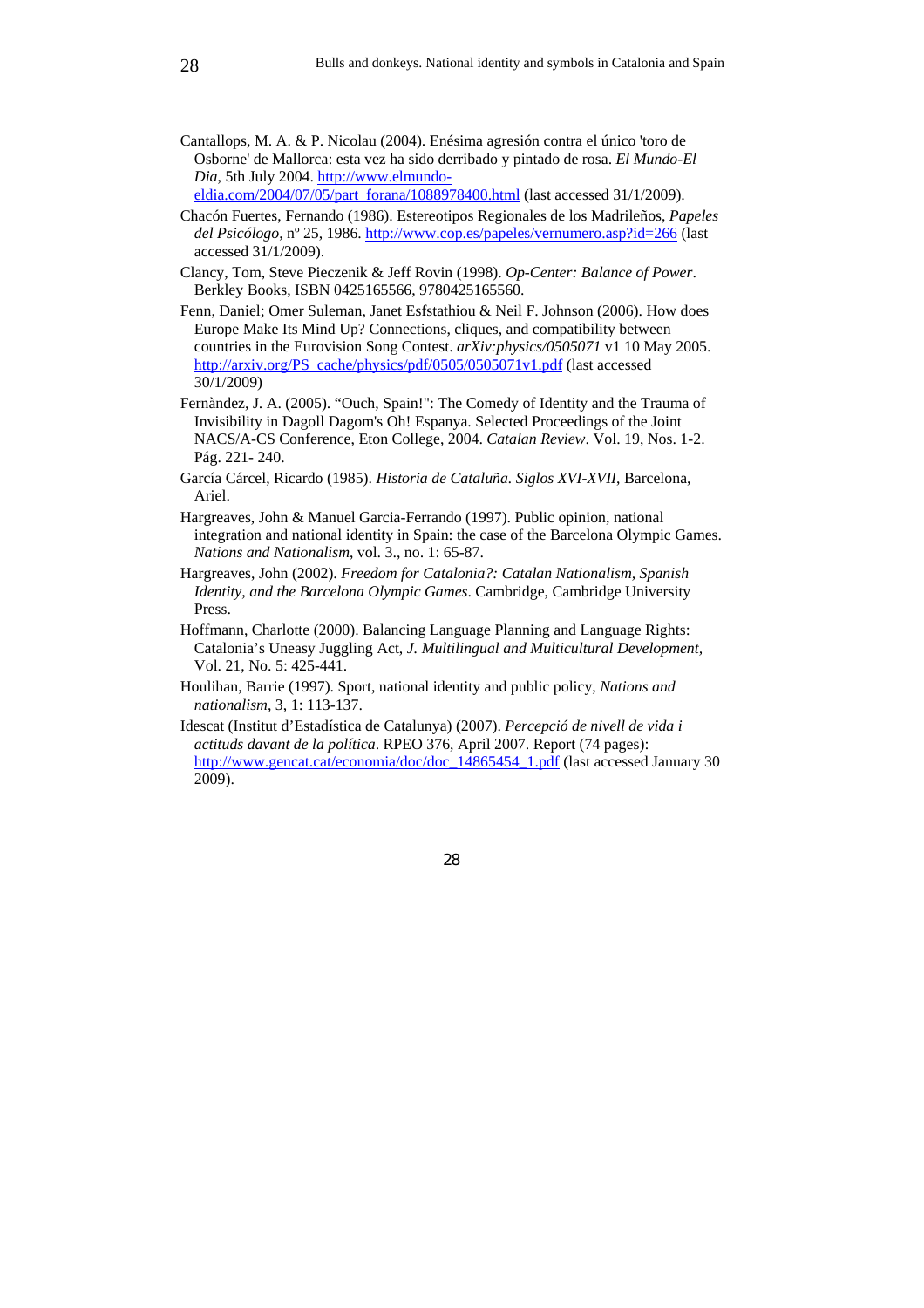- Mar-Molinero, Clare (1997). *The Spanish-speaking world. A practical introduction to sociolinguistic issues.* Routledge, London. esp. Ch. 10 "Language planning".
- Moral, Félix & Araceli Mateos (1999). *La identidad nacional de los jóvenes y el Estado de las Autonomías*. Opiniones y actitudes, no. 26. CIS (Centro de Investigaciones Científicas), Madrid.
- Murillo, Enrique (2004). La Otra Cara de... Javier de las Muelas. Empresario / Corredor de fondo. «El carácter cerrado de lo catalán nos ha perjudicado mucho», *El Mundo*, August 14 2004.

http://www.elmundo.es/papel/2004/08/14/catalunya/1679400.html (last accessed 30/1/2009).

- Pons, Jordi & Ramon Tremosa (2004). *L'espoli fiscal, una asfíxia premeditada*. Edicions 3 i 4, Valencia.
- Portabella, David (2007). Espanya impedeix per llei vols directes del Prat a destins clau, *Avui*, 22nd March 2007.

http://paper.avui.cat/article/economia/50666/espanya/impedeix/llei/vols/directes/prat /destins/clau.html (last accessed 30/1/2009).

- Quílez, Raquel (2007). El Toro de Osborne, de icono publicitario a símbolo de la España cañí, *El Mundo*, January 23 2007. http://www.elmundo.es/elmundo/2007/01/23/comunicacion/1169557115.html (last accessed 30/1/2009).
- Rodríguez, R. & M. C. Moya (1998). España vista desde Andalucía, *Psicologías Política*, núm. 16: 27-28.
- Rodríguez Sanabra, F. (1963). Estereotipos regionales españoles. *Revista de Psicología General y Aplicada*, 68-69, 763-771.
- Sangrador, José Luis (1981). *Estereotipos de las naciones y regiones de España*. CIS, Madrid.
- Sangrador García, José Luis (1996*). Identidades, actitudes y estereotipos en la España de las autonomías*. 201 pp. Madrid. ISBN: 84-7476-235-9.

Strubell, Miquel (1999). "Language, democracy and devolution in Catalonia", in *Current Issues in Language and Society*, vol. 5, no. 3, pp. 146-180, 1999. Also published in Wright, Sue (ed.) *Language, democracy and devolution in Catalonia*, pp. 4-38. Clevedon (UK): Multilingual Matters Ltd, 1999. http://www.multilingualmatters.net/cils/005/0146/cils0050146.pdf (last accessed 30/1/2009).

Strubell, Miquel (2003). Llengua i preferències polítiques a les comarques de Tarragona (1999-2000) in *Una radiografia social de la llengua catalana. Actes de*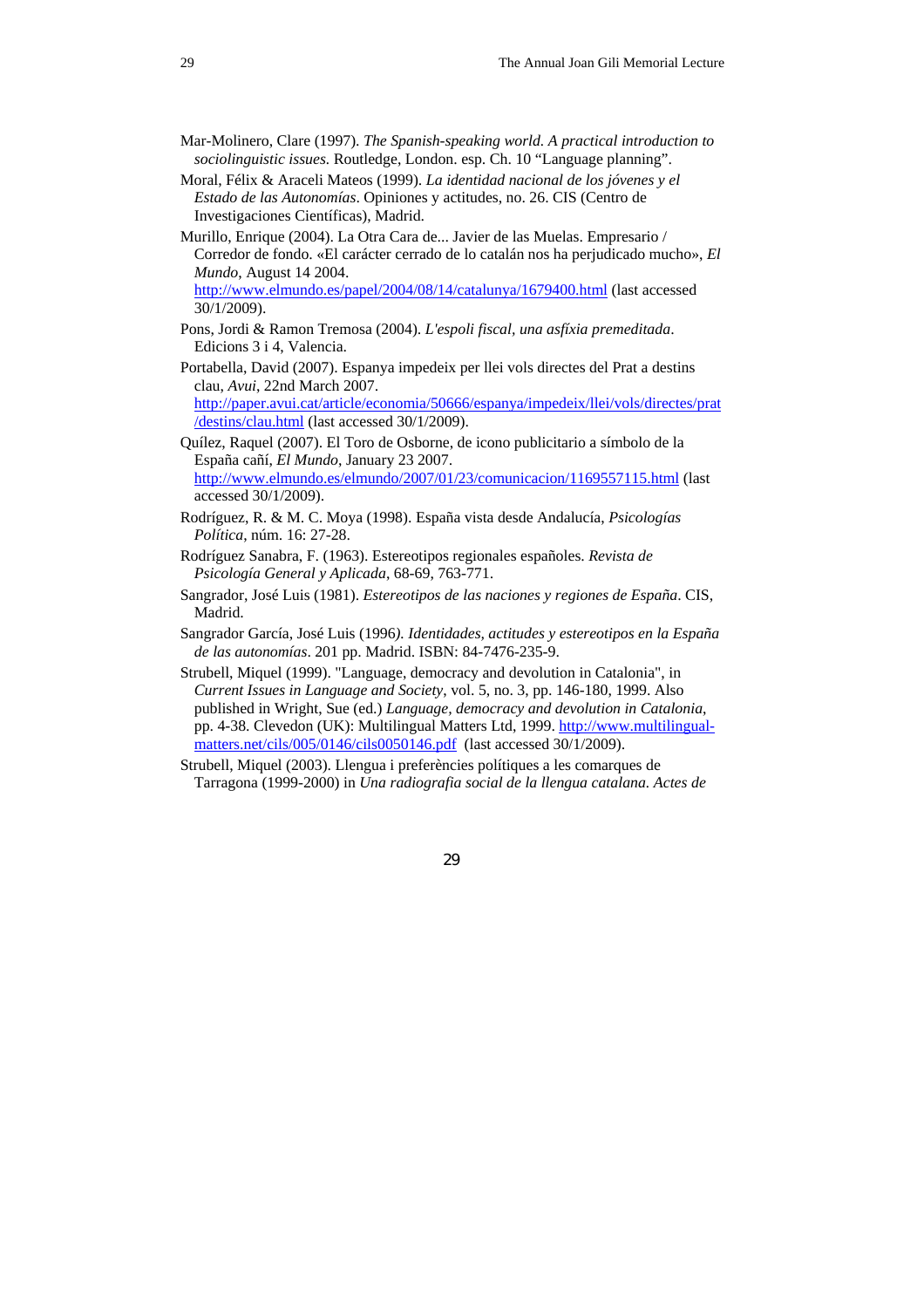*les Jornades sobre la Llengua a les Comarques de Tarragona 2002*, celebrades els dies 27-29 de novembre de 2002. Tarragona.

- Strubell, Miquel (in press). Language and Identity in Modern Spain: Square Pegs in Round Holes?, in Andrén, Lindkvist, Söhrman, Vajta (eds) *Cultural Identities and National Borders*. Gothenburg: Cergu, University of Gothenburg.
- Thompson, David R. (2004) Patriot Games: Translation, Censorship and the Representation of Modern-Day Spain, *TRANS. Internet-Zeitschrift für Kulturwissenschaften,* No. 15. http://www.inst.at/trans/15Nr/07\_2/thompson15.htm
- Torrent, Quim (2007a). Catalunya, l'únic territori amb més autopista que autovia, *Avui*, 7th September 2007.

http://paper.avui.cat/article/societat/98094/nomes/catalunya/te/mes/autopista/autovia .html (last accessed 30/1/2009).

- Torrent, Q. & L. Nicolás (2007b). Madrid guanya 500 km d'autovia en 20 anys i Barcelona només 60, *Avui*, 15th August 2007. http://paper.avui.cat/article/societat/92599/madrid/guanya/km/dautovia/anys/barcelo na/nomes.html (last accessed 30/1/2009).
- Vázquez-Rial, Horacio (2005). La Batalla del Estatuto de Cataluña. El precio de la identidad, 6 de septiembre de 2005. http://revista.libertaddigital.com/el-precio-de-laidentidad-1276230599.html (last accessed 30/1/2009)
- Webber, Jude & Strubell, Miquel (1991). *The Catalan Language: Progress Towards Normalisation*. Anglo-Catalan Society Occasional Papers, No. 7. ISBN 0-9507137- 6-7. 100 pp. Downloadable from http://www.anglocatalan.org/op/monographs/issue07.pdf [last accessed 31/1/2009]

### FOOTNOTES

 $\overline{a}$ 

 $1$  The author is grateful to the Universitat Oberta de Catalunya for a travel bursary to attend the 2007 Anglo-Catalan Conference in Abertawe.

<sup>&</sup>lt;sup>2</sup> June  $7<sup>th</sup>$  2007. Due to be published as Strubell, Miquel (2009). "Language and Identity in Modern Spain: Square Pegs in Round Holes?" in Andrén, Lindkvist, Söhrman, Vajta (eds) *Cultural Identities and National Borders*. Gothenburg: Cergu, University of Gothenburg. 3

<sup>&</sup>lt;sup>3</sup> Torrent points out that Catalonia has six times less mileage of toll-free motorways than do the two regions of Castile, while it has four times more mileage of toll motorways than do Madrid o Andalusia.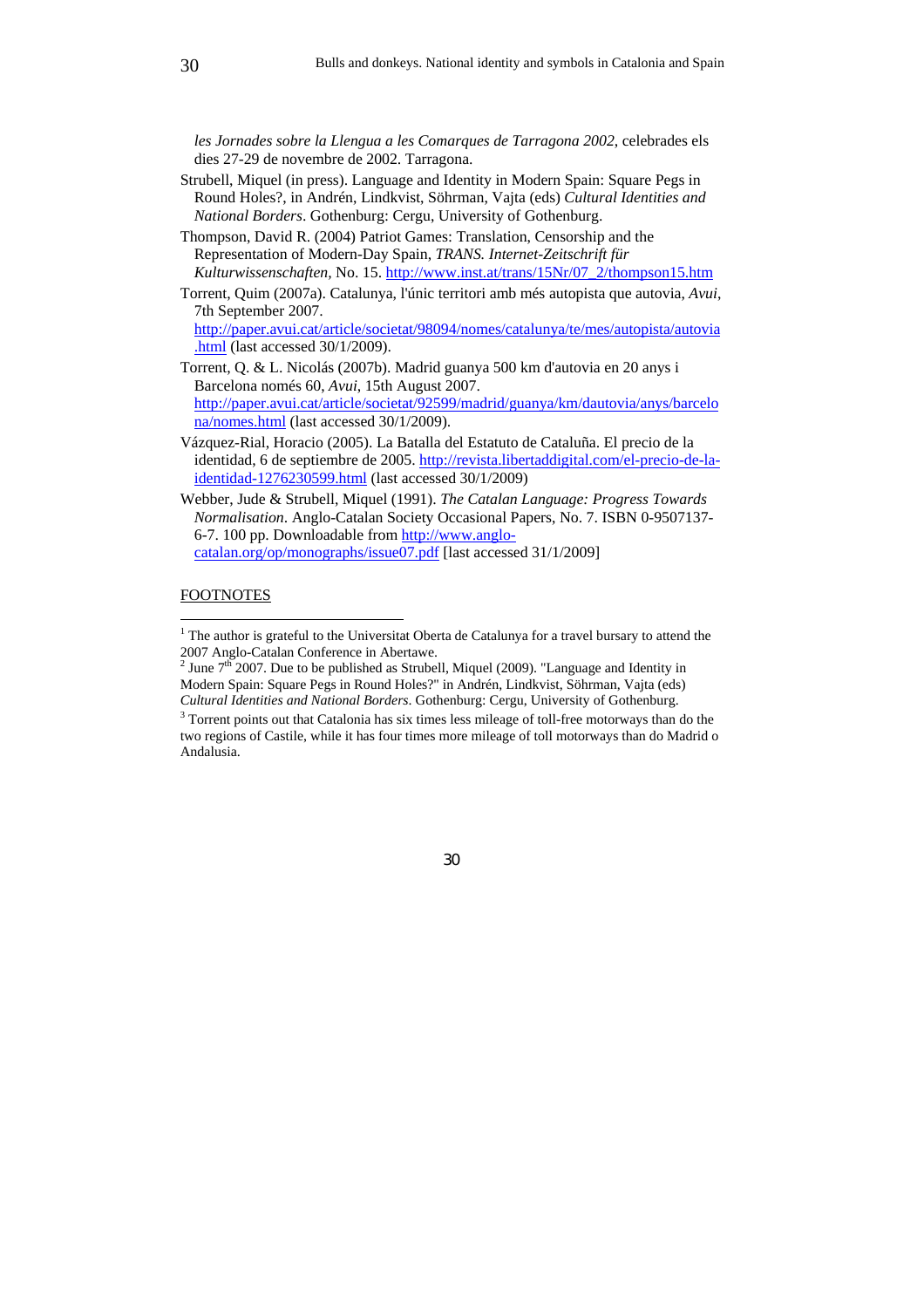9 Author's translation. The full extract is as follows:

Objetivamente considerada, es evidente que la figura no transmite ya ningún mensaje directo al observador. No hay leyenda, ni gráfico que indique la identidad de un producto o servicio, pues la expresa referencia que con anterioridad hacía a un determinado tipo de brandy se ha hecho desaparecer. En estos momentos, para la generalidad de los ciudadanos que la contemplan, aun habiendo conocido su primitivo significado, ha dejado de ser el emblema de una marca, para convertirse en algo decorativo, integrado en el paisaje. Aunque en forma indirecta pueda recordar a algunos el símbolo de una firma comercial, el primer impacto visual que en la mayoría produce es el de una atrayente silueta, superpuesta al entorno, que más que inducir al consumo, recrea la vista, rememora

"la fiesta", destaca la belleza del fuerte animal.<br>
<sup>10</sup> http://nacionalismo.blogs.com/byebyespain/2005/07/el\_toro\_como\_pa.html.<br>
<sup>11</sup> See also translation and photograph: http://www.racocatala.cat/articles/4691<br>
<sup>12</sup> See

http://www.racocatala.cat/articles/8245; and "El último toro de Osborne en Cataluña", *Minuto Digital*, (undated), http://www.minutodigital.com/noticias/286.htm

13 "Reapareix el brau del Bruc" *Racó Català*, 28th July 2007,

http://www.racocatala.cat/articles/14703; "El brau del Bruc ha estat abatut de nou", *Racó* 

<sup>14</sup> If anyone doubts the political and identity-based nature of the initiative, please visit http://www.burrocatala.com/.

 $15$  http://www.flickr.com/photos/suevo/204356308/

 $\overline{a}$ 

<sup>4</sup> Orden de 15 de septiembre de 2000 por la que se modifica el anexo XVIII del Reglamento General de Vehículos, aprobado por Real Decreto 2822/1998, de 23 de diciembre. *BOE* núm. 223 Sábado 16 septiembre 2000 31871-31876. See

http://www.gencat.net/transit/pdf/legislacio/O15\_9\_2000.pdf [last accessed January 30 2009] 5 Source: *e-notícies*, dimarts, 30 d' octubre de 2007. "Zapatero enterra el Cat a les matrícules definitivament". http://hemeroteca.e-noticies.com/edicio-1970/actualitat/zapatero-enterra-el-cata-les-matr%EDcules-definitivament-30166.html (last accessed 30/1/2009).

<sup>&</sup>lt;sup>6</sup> Source: http://es.wikipedia.org/wiki/Toro\_de\_Osborne

 $<sup>7</sup>$  Ley 25/1988, de 29 de julio, de Carreteras.</sup>

<sup>8</sup> Ref.: Id Cendoj: 28079130031997100322. Ref. 652/1994 . 30 December 1997.

http://www.poderjudicial.es/jurisprudencia/pdf/28079130031997100322.pdf?formato=pdf&K2 DocKey=E:\Sentencias\20030912\2<u>8079130031997100322.xml@sent\_supremo&query=%28Os</u> borne%29%3CAND%3E%28%3CYESNO%3E%28fecha\_resolucion+%3E%3D+19971201%2 9%29%3CAND%3E%28%3CYESNO%3E%28fecha\_resolucion+%3C%3D+19971231%29%2 9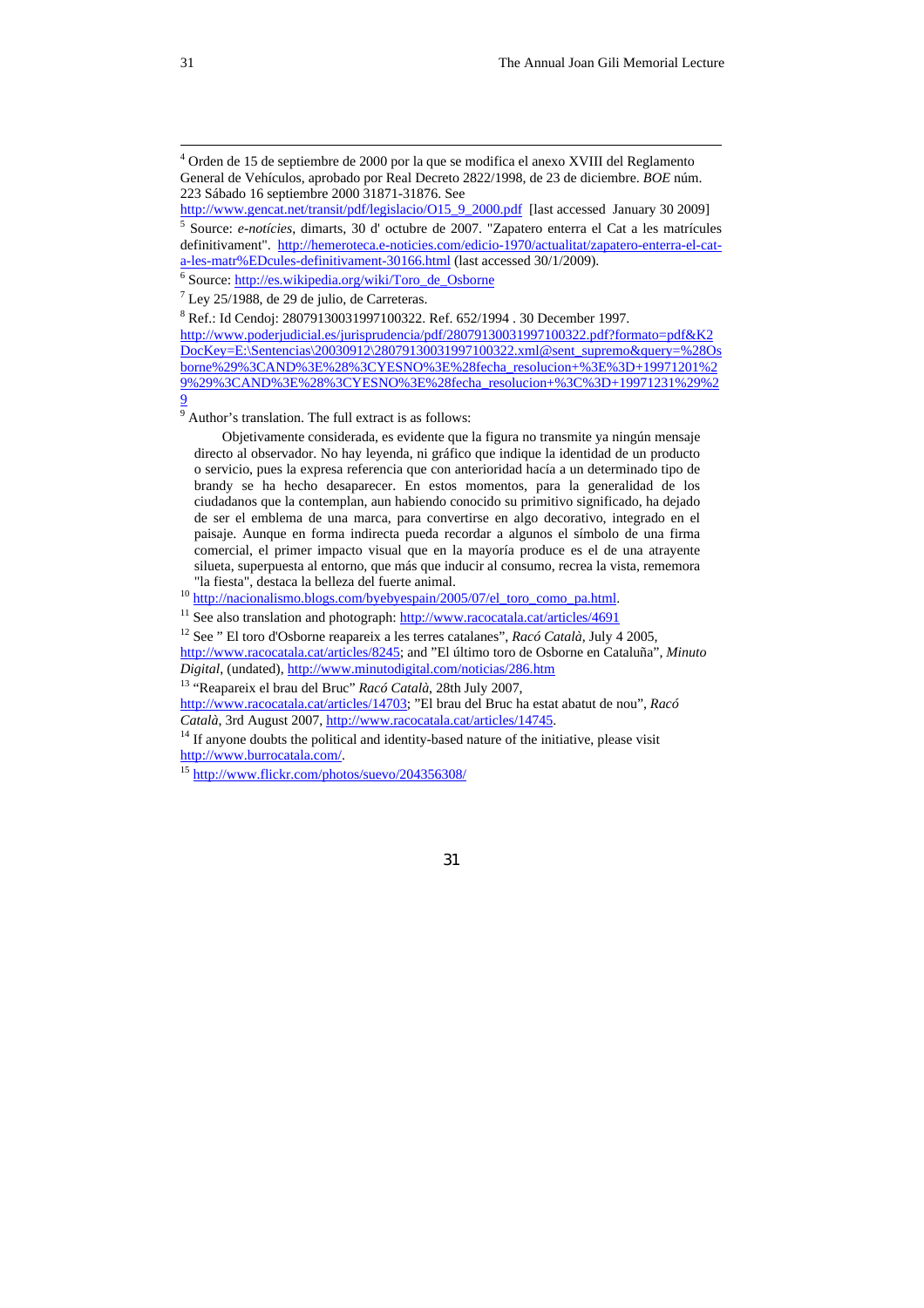Article 10

1. Los ultrajes y ofensas a la bandera de España y a las contempladas en el artículo 4 del presente texto, se castigarán conforme a lo dispuesto en las leyes. ...

3. Los ultrajes y ofensas a las banderas a que se refiere el artículo tercero de esta Ley, se considerarán siempre como cometidas con publicidad a los efectos de lo dispuesto en el

citado artículo 123 del Código Penal. 20 There is a very short sequence of him with the Catalan and Spanish flags, at the end of a youtube film: http://www.youtube.com/watch?v=SoEJGiHQafI [last accessed 31/1/2009]<br><sup>21</sup> "There was no space, physical or moral, for the Spanish flag at the top of Everest. Spain

should understand that we cannot easily bear in our hearts the flag that replaced ours by force."<br>
<sup>22</sup> http://catalanhockey.blogspot.com/2004/11/plot-reveals.html <sup>23</sup> http://www.seleccions.cat/home/home.asp

- b. CiU. Convergencia i Unió is a coalition of two moderate nationalist parties, the liberal Convergència Democràtica de Catalunya and the Christian democrat Unió Democràtica de Catalunya. It held power in Catalonia for six straight legislatures, from 1980 to 2003, when despite winning, it was toppled by a coalition of leftist parties.
- c. ERC. Esquerra Republicana de Catalunya is the only independence party in the Catalan Parliament. It took third place in the last elections, and belongs to the current Catalan government.
- d. PSC / PSOE. The Partit dels Socialistes de Catalunya is the Catalan Socialist party, which won power in Catalonia in 2003 thanks to its heading a post-electoral coalition of leftist parties.

<sup>&</sup>lt;sup>16</sup> http://www.mde.es/notasp/fotos/bandera izado\_colon\_061204\_m.jpg

<sup>&</sup>lt;sup>17</sup> http://www.estil.net/pais/<br><sup>18</sup> Artículo 8: Se prohíbe la utilización en la bandera de España de cualesquiera símbolos o siglas de partidos políticos, sindicatos, asociaciones o entidades privadas. Ley 39/1981, de 28 de octubre, por la que se regula el uso de la bandera de España y el de otras banderas y enseñas (*BOE* núm. 271, de 12 de noviembre). http://www.la-

moncloa.es/Espana/ElEstado/Simbolos/Legislacion/BanderaLey39-81.htm 19 Artículo 4: En las Comunidades Autónomas, cuyos Estatutos reconozcan una bandera propia, ésta se utilizará juntamente con la bandera de España en todos los edificios públicos civiles del ámbito territorial de aquélla, en los términos de lo dispuesto en el artículo sexto de la presente ley.

 $\frac{24}{15}$  http://www.keithm.utvinternet.ie/Andorra.htm

a. PPC. The Partido Popular (People's party) is a Spain-wide conservative party, which was in power from 1996 to 2004 (despite doing poorly in Catalonia)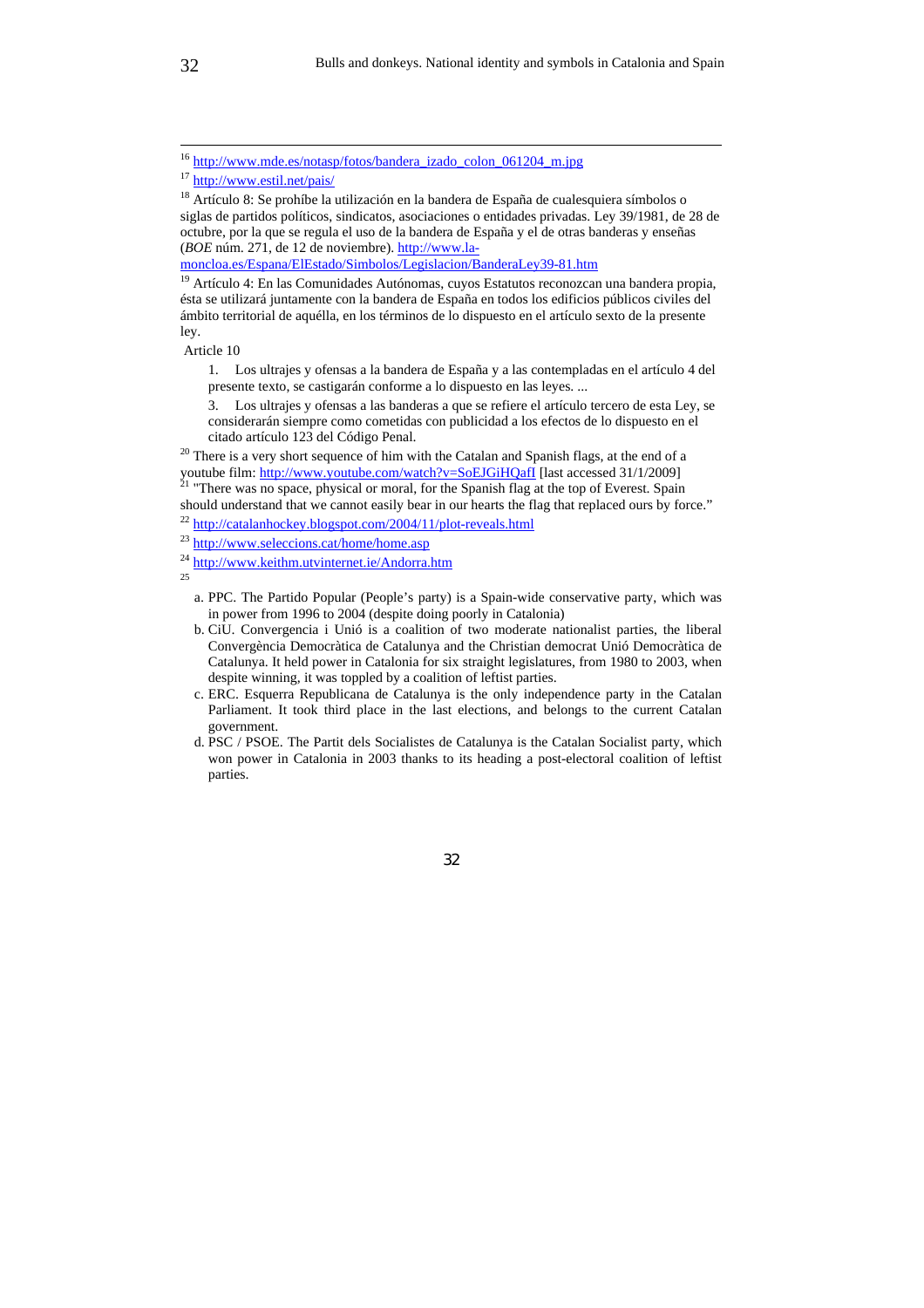e. ICV – EUiA. Iniciativa per Catalunya-Verds and Esquerra Unida i Alternativa - is the coalition of Green and former Communist parties, and has been the minority partner in the last two Catalan governments.

party, it is new to the Parliament. It opponents regard it as a Spanish nationalist party.<br><sup>26</sup> Partido Popular (PPC), the Socialists (PSC/PSOE) and Ciutadans. Partido de la Ciudadanía.<br><sup>27</sup> Pearson product-moment correlat

<sup>29</sup> Font: http://www.tvcatalunya.com/eleccions2000/CON0943000.htm and © Departament de Governació i Relacions Institucionals, Secretaria general, Coordinació electoral (personal correspondence).

<sup>30</sup> In 1999 they formed a coalition with IC-Verds.

 $31$  Author's translation. Note that the first group of traits are related to the "status" factor, and the second group, to the "solidarity" factor.

<sup>32</sup> Thompson writes: "Mackall's assassination is a carefully coordinated effort by the Basque Deputy Serrador and a group of wealthy Catalonian businessmen to disrupt American diplomacy. The goal of these industrialists is to initiate an economic collapse in Castile that will allow Catalonia to take over the central government; however, their plans are frustrated when...". Significantly, he notes that "Having previously published translations of many of Clancy's novels, the editors at Planeta must have felt obliged to issue a translation of Balance of Power faced with the demand for Clancy's work among Spanish readers; yet, given the contentiousness of this particular story, they assumed responsibility for modifying aspects of the plot that appeared to exceed the boundaries of conscientious representation"…He refers to an article by Justo Navarro (in Babelia, the Saturday literary supplement of *El País*, February 27, 1999). "In several instances, the translator tones down statements that appear to exaggerate the state of affairs among autonomous regions".<br><sup>33</sup> Indeed, this was an offshoot of the paper I gave on the subject at the Anglo-Catalan Society

conference in 1986.

<sup>34</sup> Toni Strubell, Sunday, 30<sup>th</sup> October 2005 18:39h.

"Sens dubte la campanya intermitent antiproteccionista del XIX és un antecedent de la catalanofòbia, paraula magistralment introduïda per Francesc Ferrer al seu llibre d'aquest títol. Però crec que l'historiador Ricardo García Cárcel, al seu llibre La Historia de Cataluña en el siglo XVII y XVIII ens en revela un altre que potser ofereix una arrel més antiga per entendre el fenomen. García Cárcel hi demostra que Felip IV va introduir una política cultural que estava explícitament dissenyada per moure l'opinió pública castellana contra Catalunya en els prolegòmens de la Guerra dels Segadors (1640-1659). La campanya va consistir bàsicament a pagar els autors teatrals castellans perquè incloguessin personatges immorals catalans a les seves

33

 $\overline{a}$ 

f. Ciutadans. Partido de la ciudadanía. Founded recently as a purportedly "non-nationalist"

<sup>&</sup>lt;sup>28</sup> Font:  $\frac{http://www.gencat.es/eleccions/ca99.htm}{http://www.gencat.es/eleccions/ca99.htm}$ , © Departament de Governació i Relacions Institucionals,  $http://www.gencat.es/governacio-ri/e leccions/$